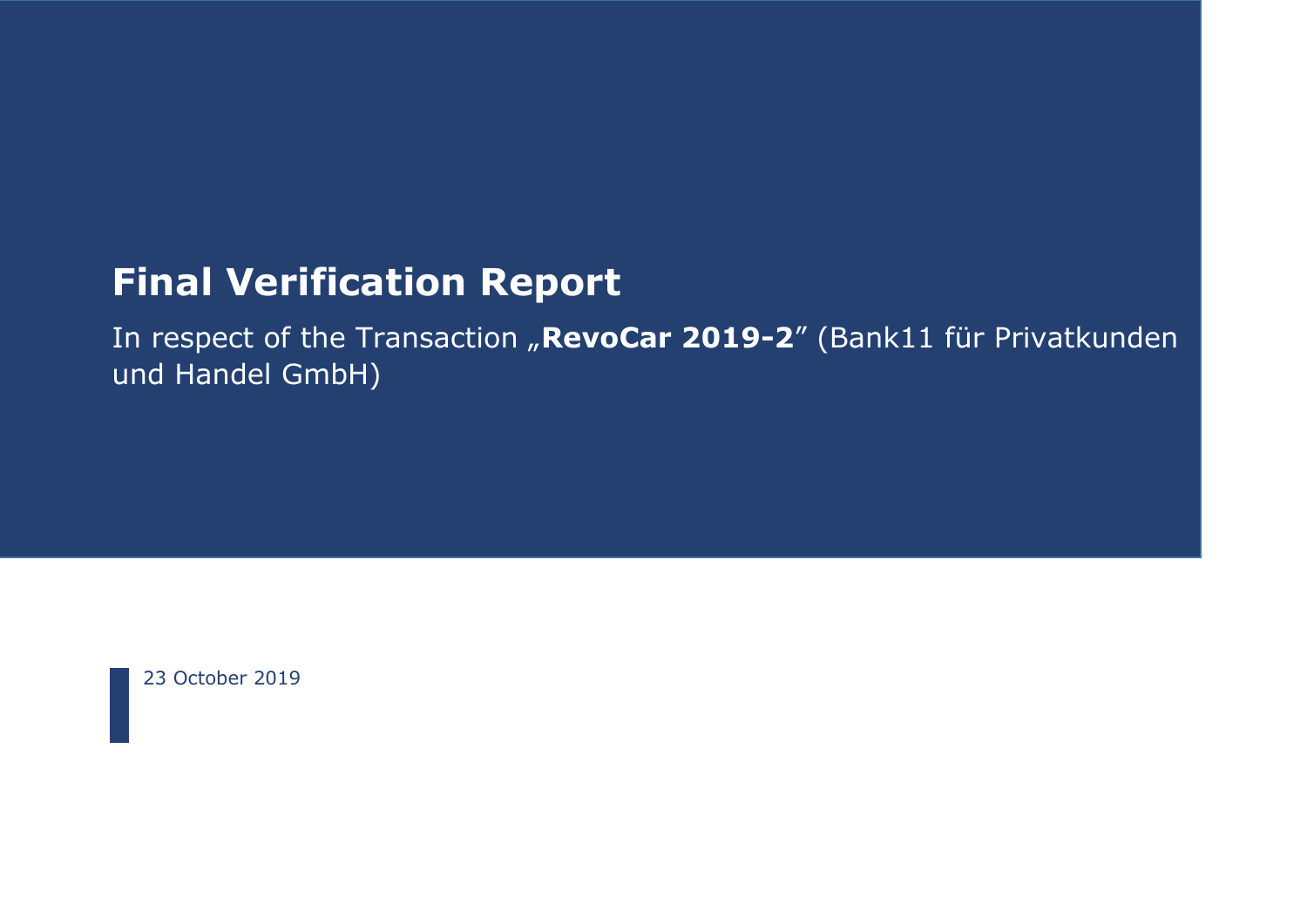

### **Authorization of SVI as third party**

STS Verification International GmbH ("SVI") has been authorized by the German Federal Financial Supervisory Authority (Bundesanstalt für Finanzdienstleistungsaufsicht "BaFin", as the competent authority pursuant to Art 29 of the Securitisation Regulation and § 44 German Banking Act) to act in all EU countries as third party pursuant to Art 28 of the Securitisation Regulation to verify compliance with the STS Criteria pursuant to Art 27 (2) of the Securitisation Regulation.

#### **Mandating of SVI and verification steps**

On 1 August 2019, SVI has been mandated by the Originator (Bank11 für Privatkunden und Handel GmbH, hereinafter referred to as "Bank11") to verify compliance with the STS criteria pursuant to Article 28 of the Securitisation Regulation for the securitisation transaction "RevoCar 2019-2" (the "Transaction").

As part of our verification work for the previous securitisation transaction "RevoCar 2019", we have met with representatives of Bank11 to conduct an onsite due diligence meeting in Neuss on 14 March 2019 ("Due Diligence"). In addition, we have discussed selected aspects of the Transaction with Bank11 and legal counsel and obtained additional information on the transaction structure, the underwriting and servicing procedures of Bank11 and the underlying transaction documentation.

For the purposes of our analysis, we have reviewed the following documents and other information related to the Transaction:

- Final Prospectus
- German Legal Opinion
- Receivables Purchase Agreement
- Servicing Agreement
- Account Agreement
- Due Diligence Presentation by Bank11
- Agreed-upon Procedures and final reports with regards to the Eligibility Criteria Verification and the Final Prospectus Data Verification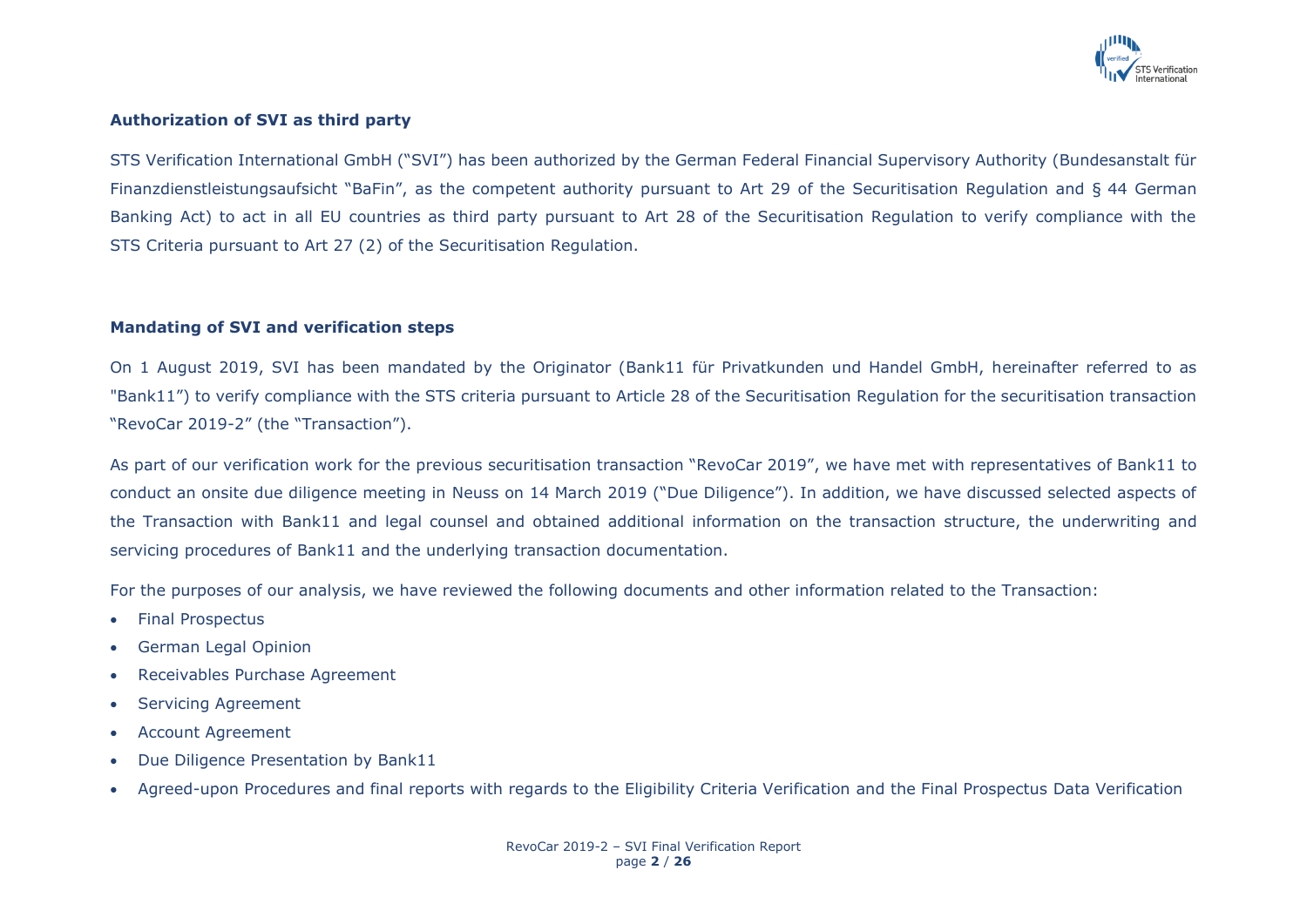

- Latest version of the liability cash flow model from Moody's Analytics
- Data Package received by Bank11
- Draft Investor Report received from Bank11
- Additional information received by e-mail, such as confirmations, comments, etc.

## **Verification Methodology**

The fulfilment of each verification point in this Final Verification Report provided to the Originator is evaluated on the basis of three fulfilment values (traffic light status):

| Criterion is fully met                                                         |  |
|--------------------------------------------------------------------------------|--|
| Criterion is mostly met, but with comments or requests for missing information |  |
| Criterion not (yet) met on the basis of available information                  |  |

The verification process is based on the SVI verification manual ("Verification Manual"), defined terms of the Verification Manual shall also apply to this report. It describes the verification process and the individual inspections in detail. The Verification Manual is applicable to all parties involved in the verification process and its application ensures an objective and uniform verification of transactions to be verified. Based on the Verification Manual, SVI has derived the Transaction Verification Catalogue for this Transaction as described under Verification Method in this report. For a full description of the methodology used by SVI for the Verification can be found in the Verification Manual on our website: ww.svi-gmbh.com.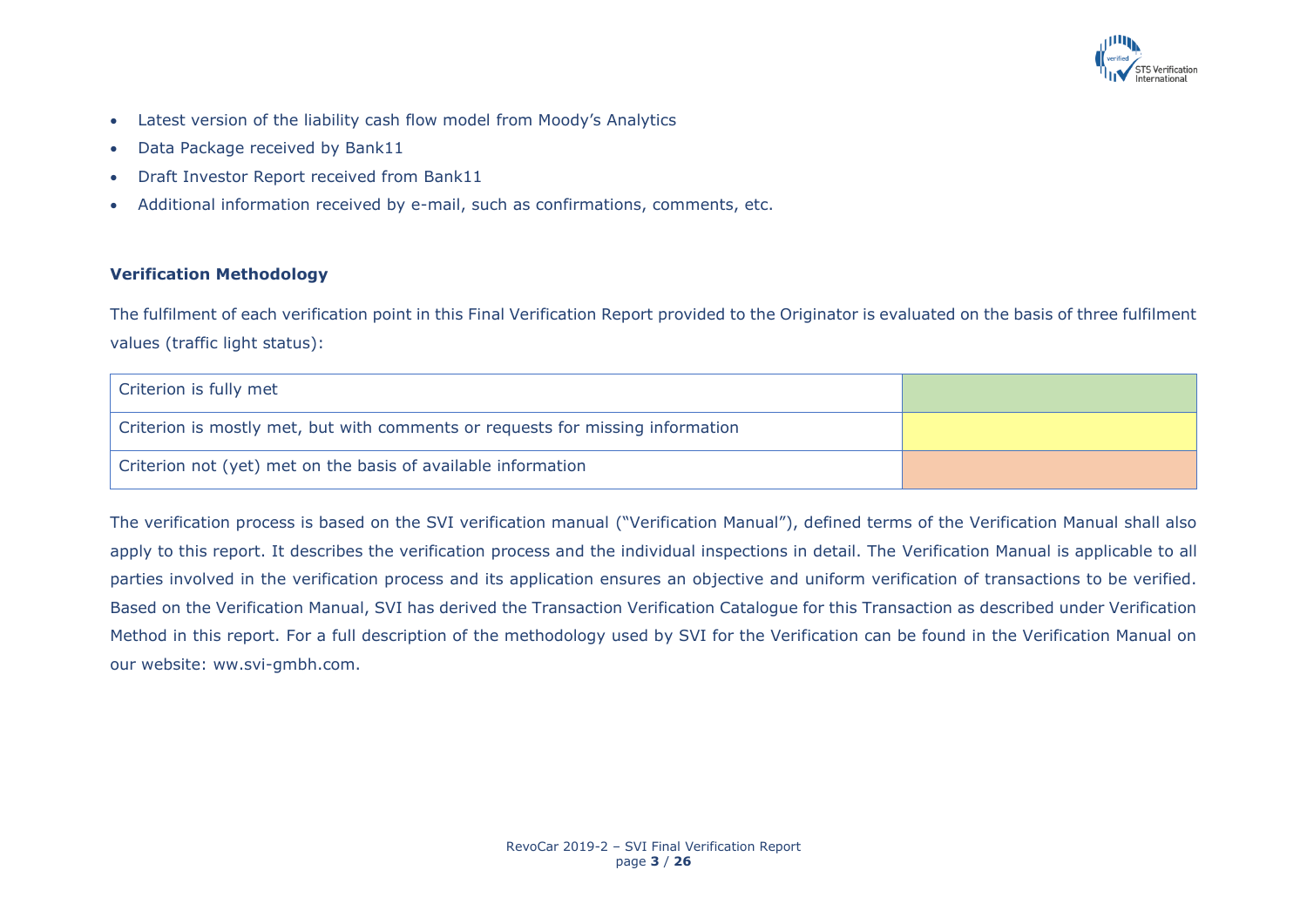

## **Disclaimer of SVI**

SVI grants a registered verification label "verified – STS VERIFICATION INTERNATIONAL" if a securitisation complies with the requirements for simple, transparent and standardised securitisation as set out in Articles 19 to 22 of the Securitisation Regulation ("STS Requirements"). The aim of the Securitisation Regulation is to restart high-quality securitisation markets, and the intention of implementing a framework for simple, transparent and standardised transactions with corresponding STS criteria shall contribute to this. However, it should be noted that the SVI verification does not affect the liability of an originator or special purpose vehicle in respect of their legal obligations under the Securitisation Regulation. Furthermore, the use of verification services from SVI shall not affect the obligations imposed on institutional investors as set out in Article 5 of the Securitisation Regulation. Notwithstanding confirmation by SVI which verifies compliance of a securitisation with the STS Requirements, such verification by SVI does not ensure the compliance of a securitisation with the general requirements of the Securitisation Regulation.

SVI has carried out no other investigations or surveys in respect of the issuer or the notes concerned other than as set out in this Final Verification Report and disclaims any responsibility for monitoring the issuer's continuing compliance with these standards or any other aspect of the issuer's activities or operations. Furthermore, SVI has not provided any form of advisory, audit or equivalent service to the Originator, Issuer or Sponsor.

Investors should therefore not evaluate their investment in notes on the basis of this Final Verification Report.

SVI assumes due performance of the contractual obligation thereunder by each of the parties and the representations made and warranties given in each case by any persons to SVI or in any of the documents are true, not misleading and complete.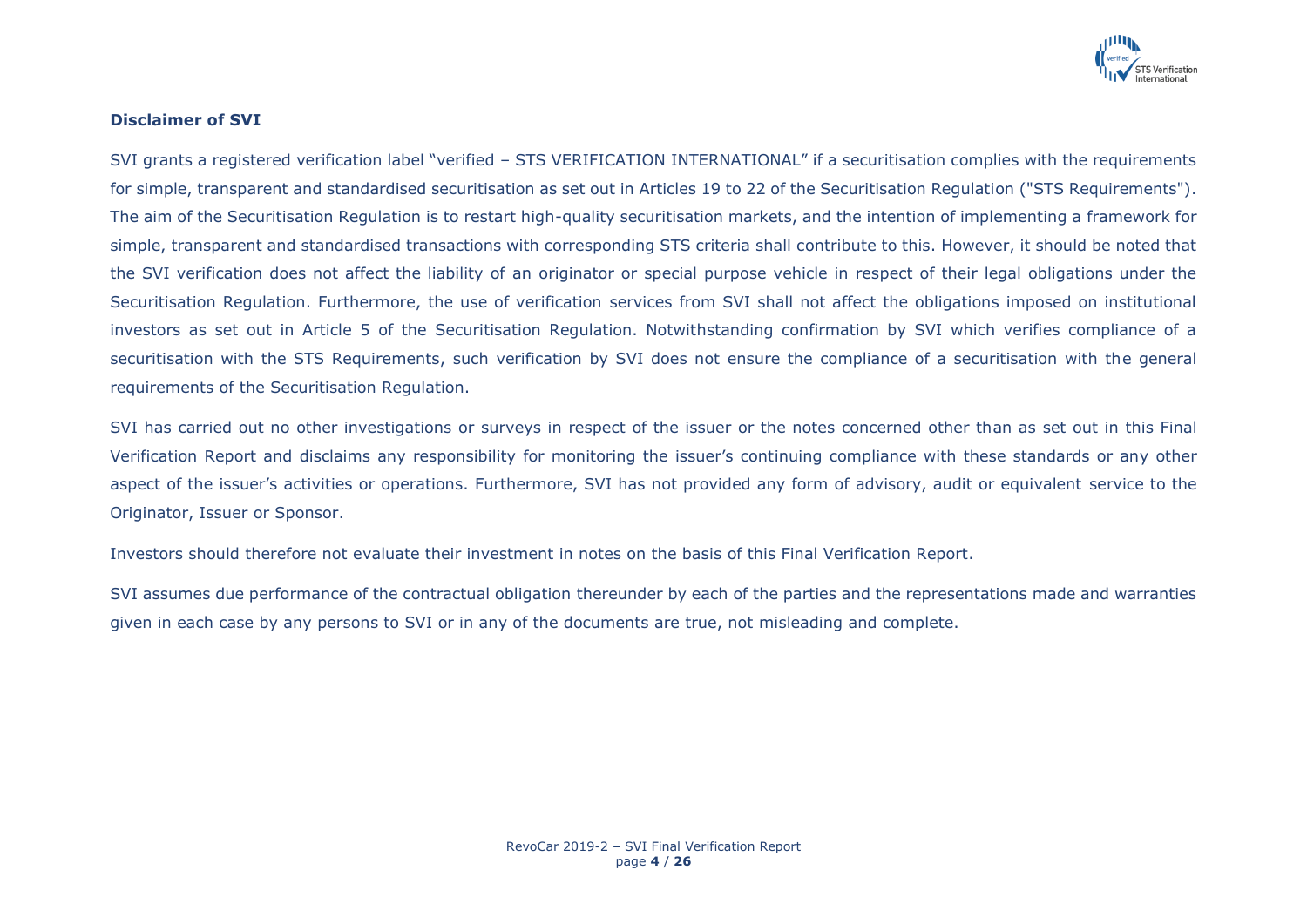

## **LIST OF ABBREVIATIONS/DEFINITIONS**

Note: For any other term used in this Final Verification Report in capital spelling, please refer to the defined terms in the section "Transaction" Definitions" in the Final Prospectus.

| AuP                              | Agreed-upon Procedures                                                                                                                                                                                                                                                                                                                                                |
|----------------------------------|-----------------------------------------------------------------------------------------------------------------------------------------------------------------------------------------------------------------------------------------------------------------------------------------------------------------------------------------------------------------------|
| <b>BaFin</b>                     | Bundesanstalt für Finanzdienstleistungsaufsicht (German Federal Financial Supervisory Authority)                                                                                                                                                                                                                                                                      |
| Bank11                           | Bank11 für Privatkunden und Handel GmbH                                                                                                                                                                                                                                                                                                                               |
| CF-Model                         | Cash Flow-Model from Moody's Analytics                                                                                                                                                                                                                                                                                                                                |
| <b>Closing Date</b>              | Closing is scheduled for 24 October 2019                                                                                                                                                                                                                                                                                                                              |
| Data Package                     | Data package received by Bank11                                                                                                                                                                                                                                                                                                                                       |
| <b>Draft Investor Report</b>     | Draft Investor Report received from Bank11                                                                                                                                                                                                                                                                                                                            |
| <b>EBA</b>                       | <b>European Banking Authority</b>                                                                                                                                                                                                                                                                                                                                     |
| <b>EBA Guidelines</b>            | Final Report on Guidelines on the STS criteria for non-ABCP securitisation, as published by EBA on 12 December 2018                                                                                                                                                                                                                                                   |
| <b>Final Prospectus</b>          | Final prospectus dated 22 October 2019                                                                                                                                                                                                                                                                                                                                |
| <b>Final Verification Report</b> | Final Verification Report prepared by SVI in respect of the Transaction                                                                                                                                                                                                                                                                                               |
| <b>Issuer</b>                    | RevoCar 2019-2                                                                                                                                                                                                                                                                                                                                                        |
| LO                               | German Legal Opinion                                                                                                                                                                                                                                                                                                                                                  |
| <b>MAR</b>                       | Regulation (EU) No 596/2014 of the European Parliament and of the Council of 16 April 2014 on market abuse (market abuse<br>requlation)                                                                                                                                                                                                                               |
| Originator                       | Bank11 für Privatkunden und Handel GmbH                                                                                                                                                                                                                                                                                                                               |
| RevoCar 2019-2                   | RevoCar 2019-2 UG (haftungsbeschränkt)                                                                                                                                                                                                                                                                                                                                |
| <b>RPA</b>                       | Receivables Purchase Agreement                                                                                                                                                                                                                                                                                                                                        |
| RTS on Homogeneity               | Commission Delegated Regulation dated 28 May 2019 supplementing the Securitisation Regulation with regard to regulatory<br>technical standards on the homogeneity of the underlying exposures in securitisation                                                                                                                                                       |
| <b>Securitisation Regulation</b> | Regulation (EU) 2017/2402 of the European Parliament and of the Council of 12 December 2017 laying down a general framework<br>for securitisation and creating a specific framework for simple, transparent and standardised securitisation, and amending<br>Directives 2009/65/EC, 2009/138/EC and 2011/61/EU and Regulations (EC) No 1060/2009 and (EU) No 648/2012 |
| Seller                           | Bank11 für Privatkunden und Handel GmbH                                                                                                                                                                                                                                                                                                                               |
| Servicer                         | Bank11 für Privatkunden und Handel GmbH                                                                                                                                                                                                                                                                                                                               |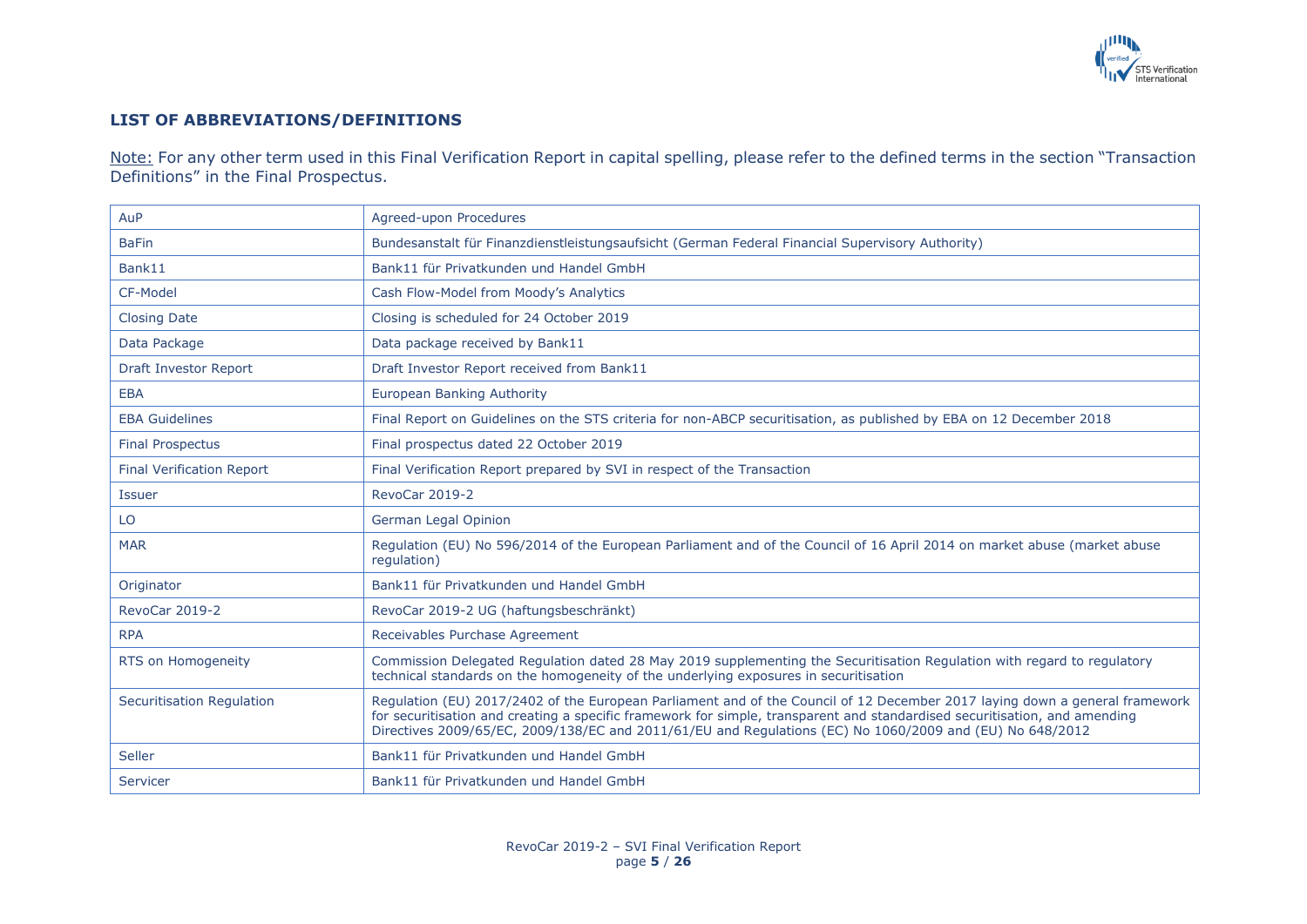

| SPV           | Special Purpose Vehicle or Issuer                                              |
|---------------|--------------------------------------------------------------------------------|
| ' Transaction | The securitisation of auto loan receivables involving RevoCar 2019-2 as Issuer |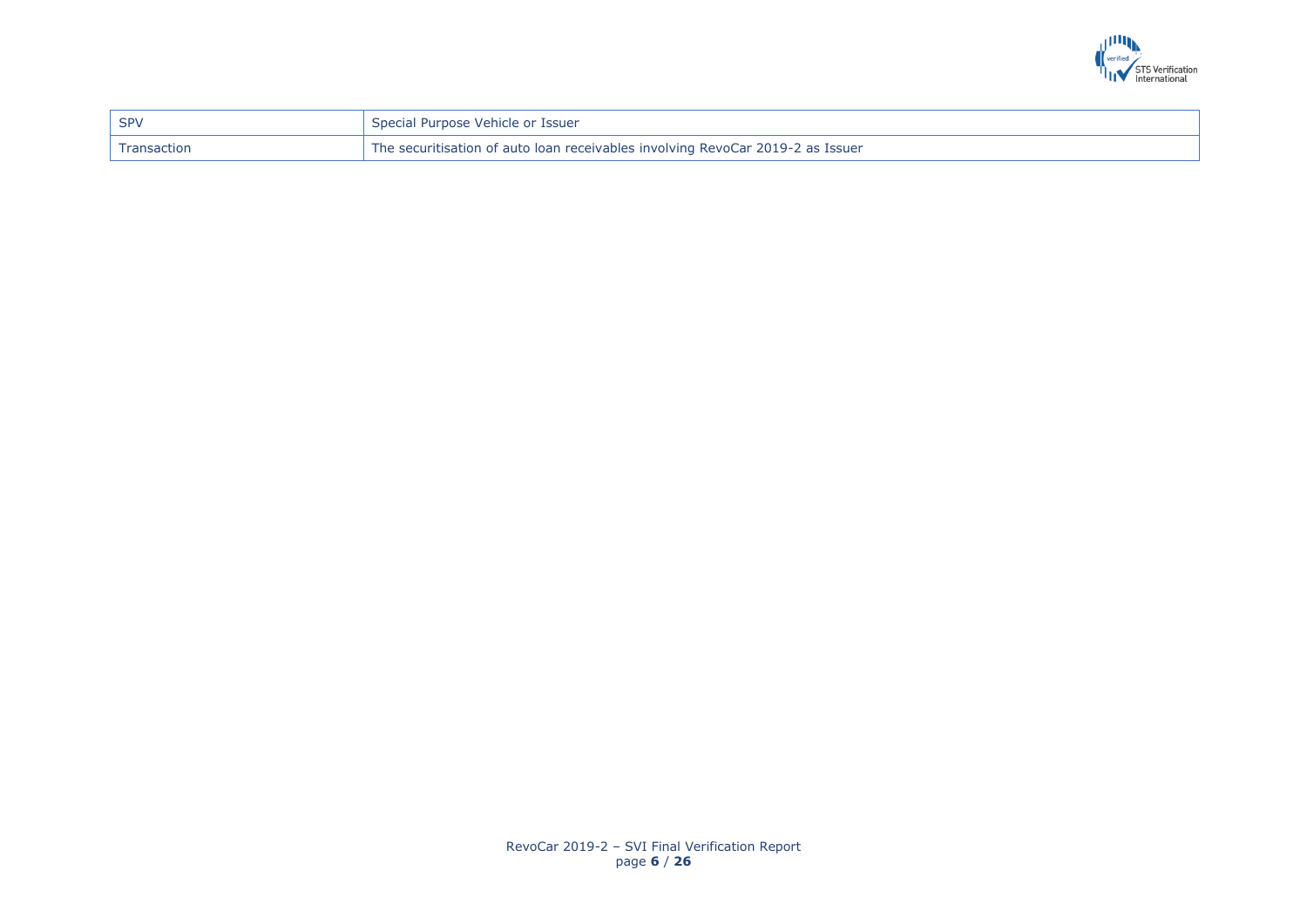

|   | <b>Criterion Article 20 (1)</b>                                                                                                             | <b>Verification Report</b>                                                                                                                                                                                                                                                                                                                                                                                                                                                                                                                                                                                                                                                                                                                                                                                                                                                                                                                                                                                                                                                                                                                                                                                                                                                                                                                                                                                                                                                                                                                                                                                                                                                                                                                                                                                                                                                                                                                                          |
|---|---------------------------------------------------------------------------------------------------------------------------------------------|---------------------------------------------------------------------------------------------------------------------------------------------------------------------------------------------------------------------------------------------------------------------------------------------------------------------------------------------------------------------------------------------------------------------------------------------------------------------------------------------------------------------------------------------------------------------------------------------------------------------------------------------------------------------------------------------------------------------------------------------------------------------------------------------------------------------------------------------------------------------------------------------------------------------------------------------------------------------------------------------------------------------------------------------------------------------------------------------------------------------------------------------------------------------------------------------------------------------------------------------------------------------------------------------------------------------------------------------------------------------------------------------------------------------------------------------------------------------------------------------------------------------------------------------------------------------------------------------------------------------------------------------------------------------------------------------------------------------------------------------------------------------------------------------------------------------------------------------------------------------------------------------------------------------------------------------------------------------|
| 1 | Assignment or transfer of<br>ownership of the underlying<br>exposures takes place by means<br>of a true sale and is legally<br>enforceable. | Verification Method: Legal (Legal opinion) / Due Diligence (Prospectus)                                                                                                                                                                                                                                                                                                                                                                                                                                                                                                                                                                                                                                                                                                                                                                                                                                                                                                                                                                                                                                                                                                                                                                                                                                                                                                                                                                                                                                                                                                                                                                                                                                                                                                                                                                                                                                                                                             |
|   |                                                                                                                                             | Legal Opinion (LO):<br>Subject to customary assumptions and qualifications, the LO confirms as a "true sale" that:<br>(a) the RPA contemplates valid assignments and transfers of title to the Purchased Receivables to the Issuer that give the<br>Issuer (i) a right for segregation (Aussonderung) in any insolvency of the Seller and (ii) a right to claim the Purchased<br>Receivables in any enforcement proceedings (Zwangsvollstreckung) against the Seller which may have to be enforced by<br>way of third party claim proceedings (Drittwiderspruchsklage),<br>(b) the RPA contemplates a valid security transfer of title (Sicherungseigentum) to the Vehicles,<br>(c) each pledge (Pfandrecht) pursuant to the Trust Agreement will constitute a legal, valid, binding and enforceable first-<br>ranking security interest of the Trustee,<br>(d) no insolvency administrator or creditor of Bank11 will be able to successfully challenge payments made by it under the<br>Servicing Agreement with respect to Collections on Purchased Receivables provided that in case of commingling of<br>Collections with own monies of the Servicer, the Issuer may only acquire a claim for substitute segregation<br>(Ersatzaussonderung) if the Servicer is no longer entitled to collect, and<br>(e) the Issuer will have a right for segregation in any insolvency of the Trustee with respect to the collateral pledged,<br>assigned or transferred to the Trustee pursuant to clauses 12.1 and 13 of the Trust Agreement.                                                                                                                                                                                                                                                                                                                                                                                                                              |
|   |                                                                                                                                             | The LO contains customary assumptions and qualifications, inter alia with regard to set-off, avoidance, claw-back and re-<br>characterisation as a secured loan. In relation to the contrary view that a sale of receivables could under certain circumstances be<br>re-characterised as a secured loan, the LO describes the risk that the insolvency administrator's would (i) have a realisation right<br>with respect to such receivables and related collateral and (ii) be entitled to deduct determination and enforcement fees from the<br>enforcement proceeds. The authors of the LO do not share this contrary view in relation to the sale and transfer of the<br>Receivables. Furthermore, the LO confirms that the assignment also of the "EvoSupersmart" credit type will not be affected by the<br>transition from the promotion period to the subsequent period (please also refer to items #8 and #15 below).<br>No opinion is given (and SVI is not aware of any in-house confirmation given) as to the legality, validity and enforceability of the<br>Loan Agreements and any underlying standard contract forms. According to the LO, a mere sample of the underlying Loan<br>Agreements was reviewed with respect to assignability only. However, the LO states that on the face of the Documents they have<br>no reason to believe that the principles of fair dealing should not be complied with. As another mitigant, Bank11 represents and<br>warrants pursuant to clause 14.2(d) of the RPA that the Receivables comply with the Eligibility Criteria, which includes, inter alia,<br>that the Receivables derive from Loan Agreements constituting legally valid, binding and enforceable obligations of the respective<br>debtor in accordance with the laws of Germany. Such representation and warranty is given on the date of the RPA and on each<br>relevant Offer Date with respect to any purchase of Additional Receivables. |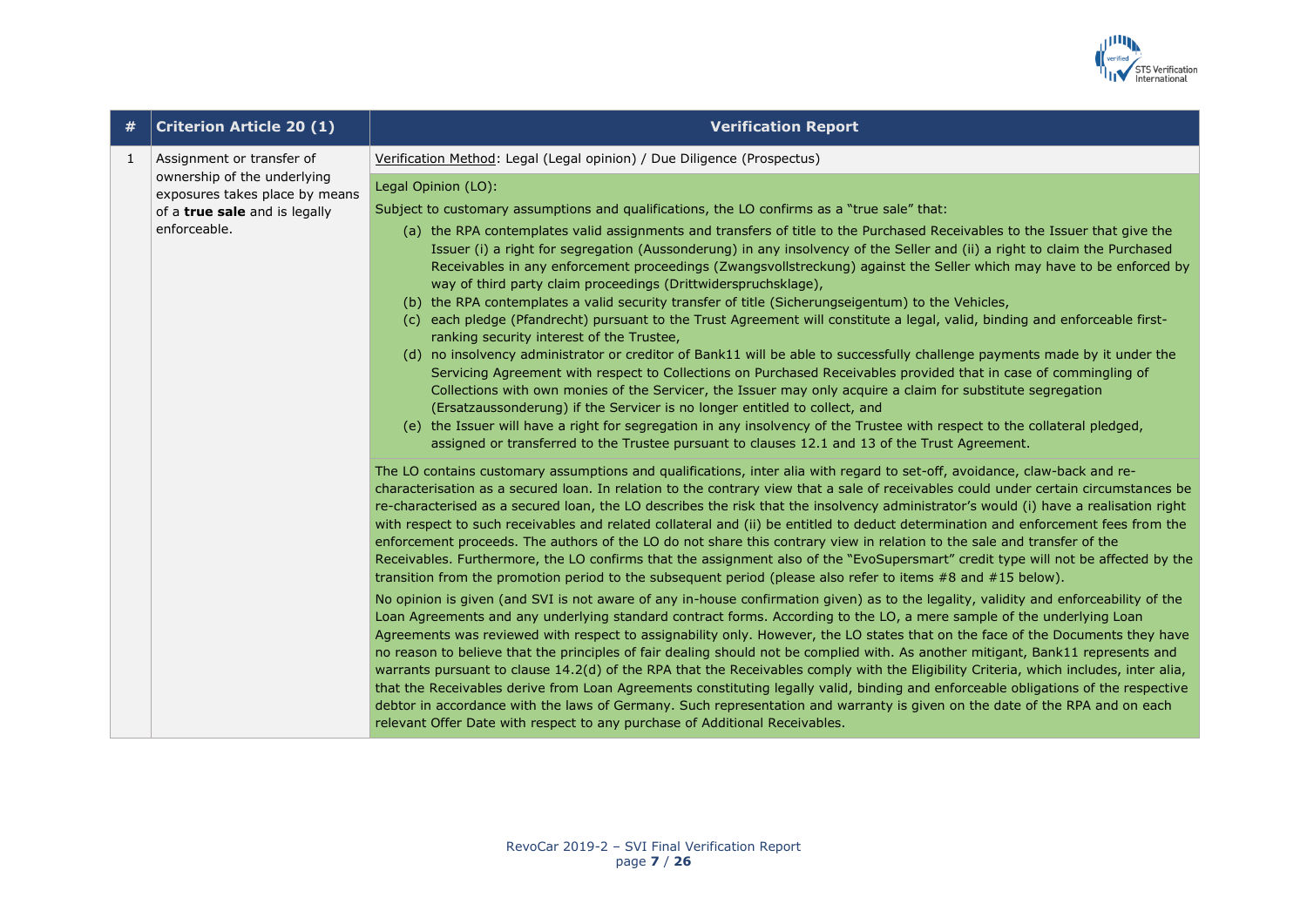

| # | <b>Criterion Article 20 (1)</b> | <b>Verification Report</b>                                                                                                                                                                                      |
|---|---------------------------------|-----------------------------------------------------------------------------------------------------------------------------------------------------------------------------------------------------------------|
|   | Requirements for the external   | Verification Method: Legal (Legal opinion) / Due Diligence                                                                                                                                                      |
|   | legal opinion                   | The Legal Opinion is provided by Bryan Cave Leighton Paisner LLP, a well-known law firm with expertise in the area of<br>securitisation.                                                                        |
|   |                                 | Pursuant to the disclosure wording set out in para. 7.2 of the LO, the LO may be disclosed on a non-reliance basis to competent<br>supervisory authorities if required by law and to SVI as verification agent. |

| # | <b>Criterion Article 20 (2)</b>                                                                                                                                                                  | <b>Verification Report</b>                                                                                                                                                                                                                                                                                                                                                                                                                                                                                                                                                                                                               |
|---|--------------------------------------------------------------------------------------------------------------------------------------------------------------------------------------------------|------------------------------------------------------------------------------------------------------------------------------------------------------------------------------------------------------------------------------------------------------------------------------------------------------------------------------------------------------------------------------------------------------------------------------------------------------------------------------------------------------------------------------------------------------------------------------------------------------------------------------------------|
|   | Specification of increased claw-<br><b>back risks:</b> Are there any<br>severe claw-back provisions in<br>the respective national<br>insolvency law which could<br>render the transfer voidable? | Verification Method: Legal (Legal opinion)                                                                                                                                                                                                                                                                                                                                                                                                                                                                                                                                                                                               |
|   |                                                                                                                                                                                                  | Other than as provided by applicable German insolvency laws in case of fraudulent, unfair prejudicial or improperly favourable<br>transfers there are no such increased risks. Such laws are considered non-increased claw-back risks under Art. 20 (3) of the<br>Securitisation Regulation.                                                                                                                                                                                                                                                                                                                                             |
|   |                                                                                                                                                                                                  | Under applicable German insolvency law in respect of a transfer within certain time periods prior to and after the filing of<br>insolvency proceedings the SPV must demonstrate that it had no knowledge of the seller's insolvency.                                                                                                                                                                                                                                                                                                                                                                                                     |
|   |                                                                                                                                                                                                  | As a mitigant against any requirement of the SPV to demonstrate its unawareness of any insolvency of the Seller, Bank11<br>represents and warrants pursuant to clauses 13.1(ix) and (x) of the RPA that it is not Insolvent (which includes the absence of an<br>inability to fulfil its payment obligations as they become due and payable, (Zahlungsunfähigkeit)) and that no step has been taken<br>as to its insolvency or similar proceedings. Such representation and warranty is given on the date of the RPA and is deemed to be<br>repeated on each relevant Offer Date with respect to any purchase of Additional Receivables. |

| # | <b>Criterion Article 20 (3)</b>                             | <b>Verification Report</b>                                                                                                                          |
|---|-------------------------------------------------------------|-----------------------------------------------------------------------------------------------------------------------------------------------------|
| 4 | Specification of non-increased<br>claw-back risks: National | Verification Method: Legal (Legal opinion)                                                                                                          |
|   |                                                             | insolvency laws are harmless, as Applicable German insolvency laws are considered not to represent any severe claw-back risks (see above under #3). |
|   | they provide for the possibility of                         |                                                                                                                                                     |
|   | reassignment in other unfair                                |                                                                                                                                                     |
|   | ways in the event of fraud,                                 |                                                                                                                                                     |
|   | damage to creditors or favouring                            |                                                                                                                                                     |
|   | other creditors.                                            |                                                                                                                                                     |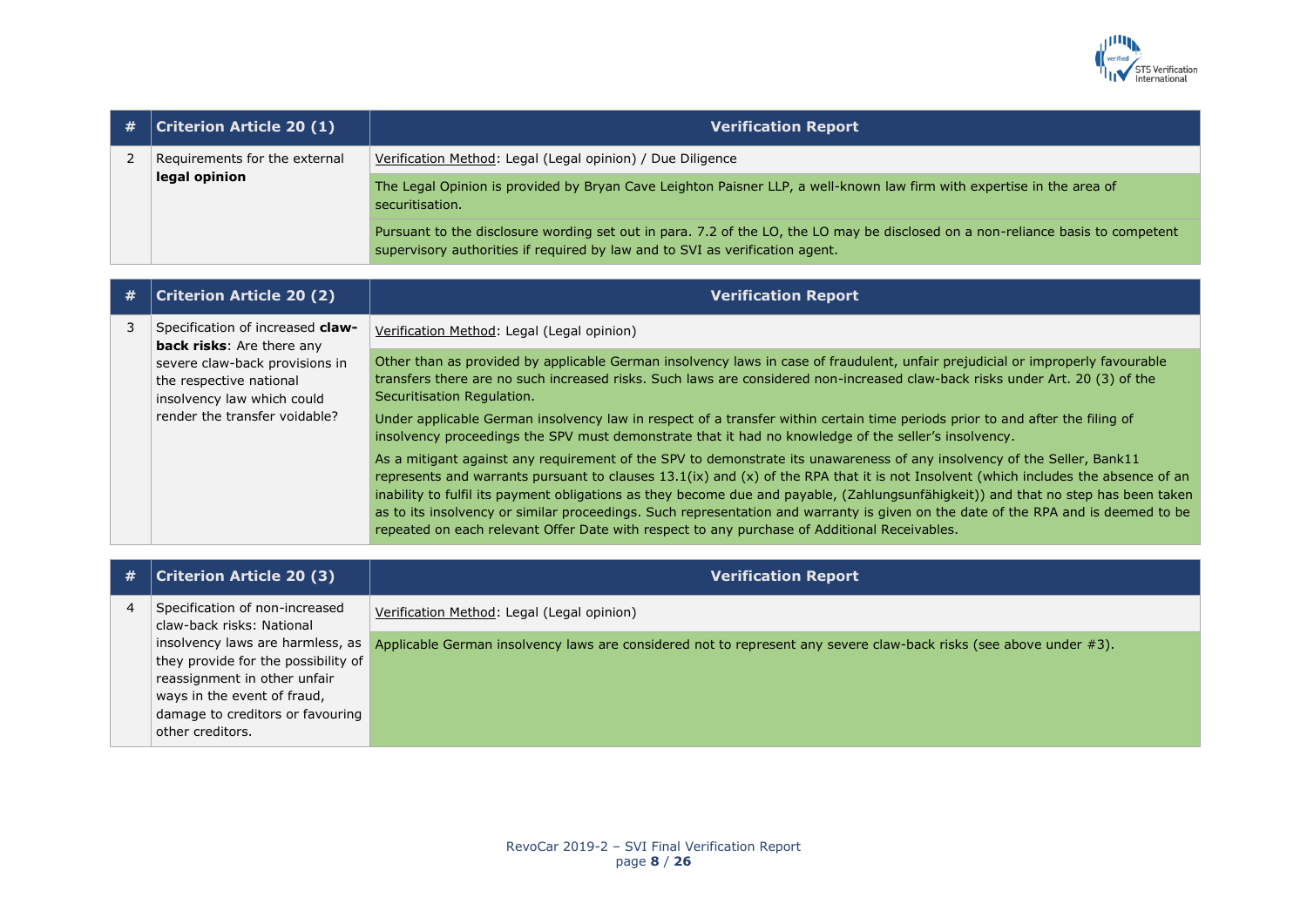

| #              | <b>Criterion Article 20 (4)</b>                                                                                                         | <b>Verification Report</b>                                                                                                                                                                                                                                                                                                                                                                                                                                                                                                                                                                                                                                                                                                               |
|----------------|-----------------------------------------------------------------------------------------------------------------------------------------|------------------------------------------------------------------------------------------------------------------------------------------------------------------------------------------------------------------------------------------------------------------------------------------------------------------------------------------------------------------------------------------------------------------------------------------------------------------------------------------------------------------------------------------------------------------------------------------------------------------------------------------------------------------------------------------------------------------------------------------|
| 5              | If the sale and transfer is not                                                                                                         | Verification Method: Legal (Legal opinion, Receivable purchase agreement)                                                                                                                                                                                                                                                                                                                                                                                                                                                                                                                                                                                                                                                                |
|                | taking place directly between the<br>seller and the SPV but<br>intermediate sales take place,<br>is the true sale still fulfilled?      | Under the transaction structure used by RevoCar 2019-2, the sale and transfer takes place directly between the Seller (who is the<br>original lender) and the SPV acting as Issuer, i.e. without any intermediate sale taking place.                                                                                                                                                                                                                                                                                                                                                                                                                                                                                                     |
| #              | <b>Criterion Article 20 (5)</b>                                                                                                         | <b>Verification Report</b>                                                                                                                                                                                                                                                                                                                                                                                                                                                                                                                                                                                                                                                                                                               |
|                |                                                                                                                                         |                                                                                                                                                                                                                                                                                                                                                                                                                                                                                                                                                                                                                                                                                                                                          |
| 6              | If the transfer of receivables                                                                                                          | Verification Method: Legal (Legal opinion, Receivable purchase agreement)                                                                                                                                                                                                                                                                                                                                                                                                                                                                                                                                                                                                                                                                |
|                | takes place at a later stage,<br>are the trigger events in relation<br>to the seller's credit quality<br>standing sufficiently defined? | The transfer of the Initial Exposures will occur on the Closing Date of the Transaction (scheduled for 24 October 2019) and during<br>the Replenishment Period (see for this ##8, 17, 32) the transfer of the Additional Receivables will occur on each Purchase Date.<br>In summary, it can be stated that the receivables will be transferred either on the Closing Date or on each Purchase Date and<br>that, in contrast to this, there will be no transfer of receivables at a later stage.                                                                                                                                                                                                                                         |
|                |                                                                                                                                         |                                                                                                                                                                                                                                                                                                                                                                                                                                                                                                                                                                                                                                                                                                                                          |
|                |                                                                                                                                         |                                                                                                                                                                                                                                                                                                                                                                                                                                                                                                                                                                                                                                                                                                                                          |
| #              | <b>Criterion Article 20 (6)</b>                                                                                                         | <b>Verification Report</b>                                                                                                                                                                                                                                                                                                                                                                                                                                                                                                                                                                                                                                                                                                               |
| $\overline{7}$ | <b>Representations and</b>                                                                                                              | Verification Method: Legal (Receivable purchase agreement)                                                                                                                                                                                                                                                                                                                                                                                                                                                                                                                                                                                                                                                                               |
|                | warranties of the seller with<br>regard to the legal condition of<br>the underlying exposures                                           | The Seller (who is the original lender) warrants that the underlying auto loan receivables are legally valid and binding agreements<br>and that, to the best of its knowledge, the Purchased Receivables are not encumbered or otherwise in a condition that can be<br>foreseen to adversely affect the enforceability of the true sale or assignment or transfer with the same legal effect, see Clause<br>13.2 (e) of the RPA and section "Transaction Definitions" in the Final Prospectus, "Eligibility Criteria", (a)(ii) and above under #3.<br>SVI has obtained confirmation from the Seller's inhouse legal counsel that the standard auto loan agreements in use by the seller<br>do not contain any prohibition of assignment. |
|                |                                                                                                                                         |                                                                                                                                                                                                                                                                                                                                                                                                                                                                                                                                                                                                                                                                                                                                          |
| #              | <b>Criterion Article 20 (7)</b>                                                                                                         | <b>Verification Report</b>                                                                                                                                                                                                                                                                                                                                                                                                                                                                                                                                                                                                                                                                                                               |

portfolio management (I / III) The underlying exposures transferred from the seller to the SPV are selected according to predetermined, clear and documented eligibility criteria, see section "Transaction Definitions" in the Final Prospectus, definition of "Eligibility Criteria".

> A replenishment period is provided for in the transaction structure. Under the RPA (see clause 3, Purchase of Additional Receivables and Related Collateral), the Originator may offer to sell Additional Receivables to the Issuer on each Offer Date during the Replenishment Period provided that certain pre-defined conditions precedent (which include the non-occurrence of an early amortisation event and the fulfilment of the pool eligibility criteria) are met. According to clause 13.2 of the RPA, the Originator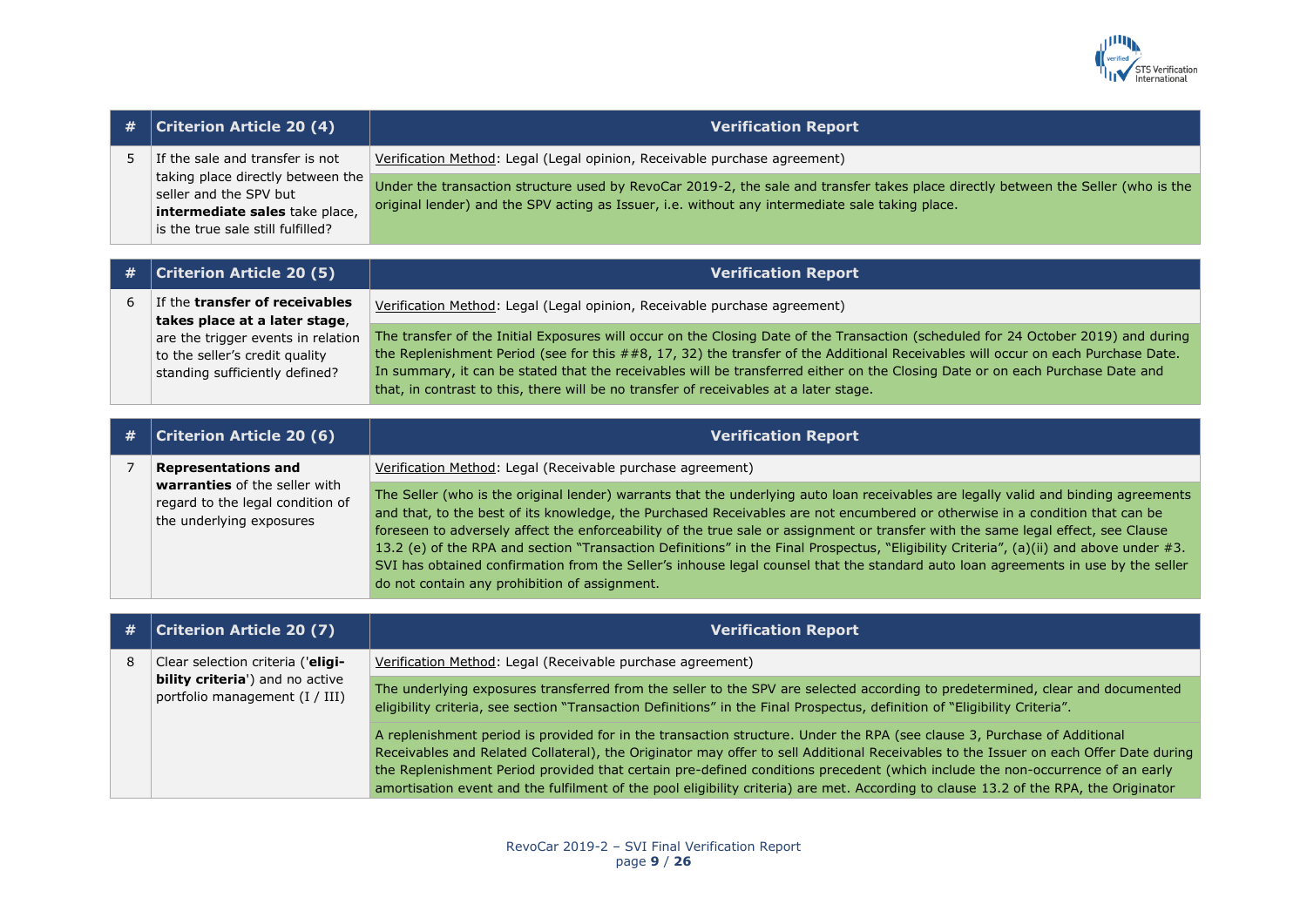

|  | confirms that each of the Initial Receivables and the Additional Receivables complies with the Eligibility Criteria on the relevant<br>Cut-Off Date. As a consequence, consistent Eligibility Criteria apply to both the Initial Receivables and the Additional Receivables.                                                                                                                                                                                                                                                             |
|--|------------------------------------------------------------------------------------------------------------------------------------------------------------------------------------------------------------------------------------------------------------------------------------------------------------------------------------------------------------------------------------------------------------------------------------------------------------------------------------------------------------------------------------------|
|  | The internal refinancing of an "EvoSupersmart" credit (see below under item #15) does not make the performance of the<br>securitisation dependent on both the performance of the underlying exposures and on the performance of the portfolio<br>management of the securitisation. Also, it is not performed for speculative purposes aiming to achieve better performance,<br>increased yield, overall financial returns or other purely financial or economic benefit, and hence does not represent an active<br>portfolio management. |
|  | As a result of the above, and given that the pool of underlying exposures is merely replenished during the revolving period, the<br>criterion "no active portfolio management" is fulfilled.                                                                                                                                                                                                                                                                                                                                             |

| # | <b>Criterion Article 20 (7)</b>                                    | <b>Verification Report</b>                                                                                                                                                                                                                                                                                                                                                                                                                                                                                          |
|---|--------------------------------------------------------------------|---------------------------------------------------------------------------------------------------------------------------------------------------------------------------------------------------------------------------------------------------------------------------------------------------------------------------------------------------------------------------------------------------------------------------------------------------------------------------------------------------------------------|
|   | Clear selection criteria ('eligi-                                  | Verification Method: Due Diligence                                                                                                                                                                                                                                                                                                                                                                                                                                                                                  |
|   | bility criteria') and no active<br>portfolio management (II / III) | The underlying exposures in the provisional and the final pool are selected based on a well-established, random selection process.                                                                                                                                                                                                                                                                                                                                                                                  |
|   |                                                                    | In case an underlying exposure should turn out to be not eligible and the interests of the Issuer or noteholders are materially and<br>adversely affected, the Originator has the obligation to either remedy the matter or repurchase the underlying exposure, see<br>clause 15 of the RPA. There will, however, be no substitution of the repurchased receivable with a new receivable, except for the<br>mechanism described above as part of the regular replenishment process during the replenishment period. |
|   |                                                                    |                                                                                                                                                                                                                                                                                                                                                                                                                                                                                                                     |

|    | $\#$ Criterion Article 20 (7)                                       | <b>Verification Report</b>                                                                                                                                                                                                                                                                                                    |
|----|---------------------------------------------------------------------|-------------------------------------------------------------------------------------------------------------------------------------------------------------------------------------------------------------------------------------------------------------------------------------------------------------------------------|
| 10 | Clear selection criteria ('eligi-                                   | Verification Method: Data (AuP Report)                                                                                                                                                                                                                                                                                        |
|    | bility criteria') and no active<br>portfolio management (III / III) | The asset audit, whereby the audit company performs certain Agreed-upon Procedures with respect to the compliance of the<br>underlying exposures in a randomly selected sample, covers the key eligibility criteria specified for the Transaction. Please also<br>refer to #39 for a summary of the scope of the asset audit. |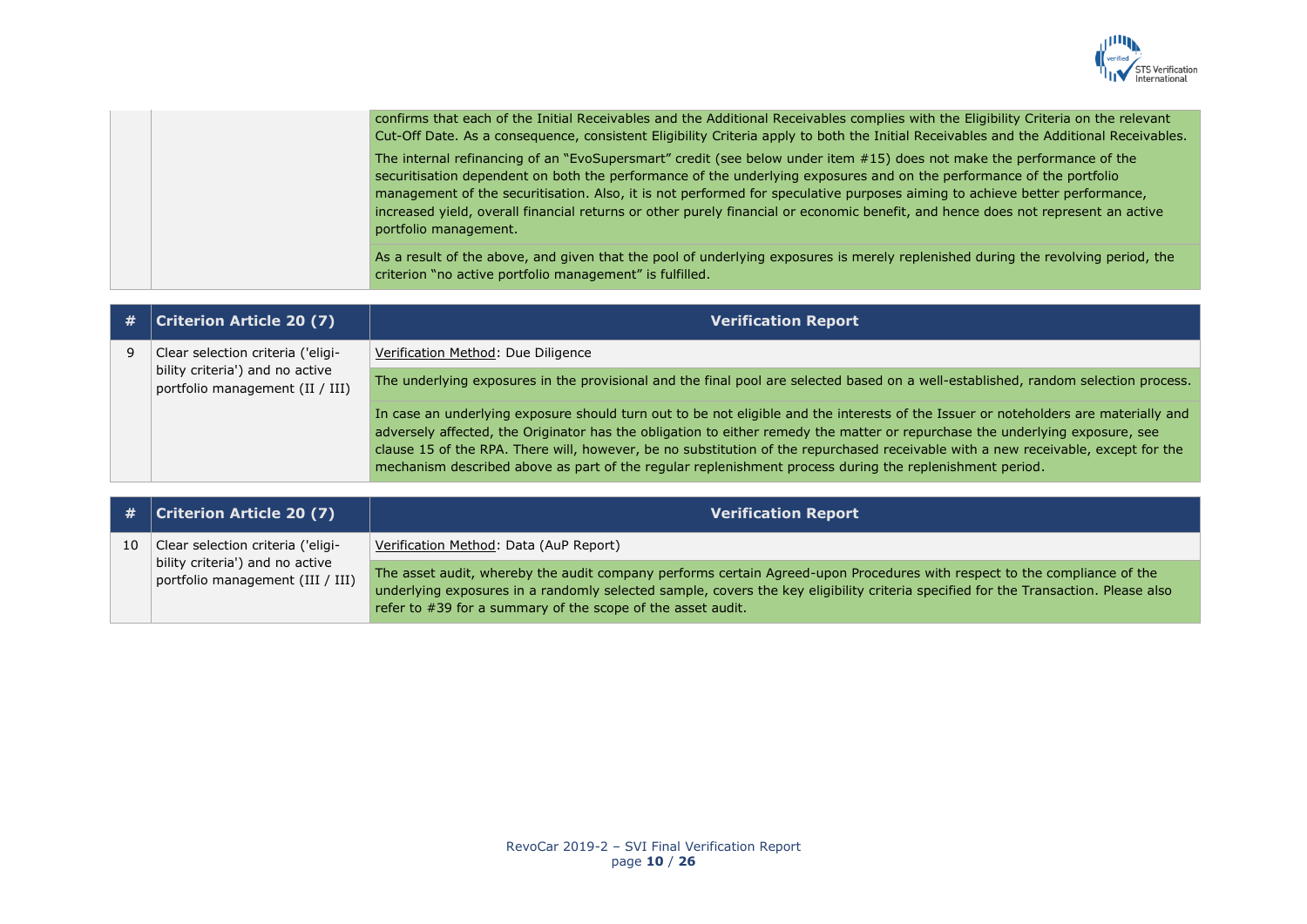

| #  | <b>Criterion Article 20 (8)</b>                          | <b>Verification Report</b>                                                                                                                                                                                                                                                                              |
|----|----------------------------------------------------------|---------------------------------------------------------------------------------------------------------------------------------------------------------------------------------------------------------------------------------------------------------------------------------------------------------|
| 11 | Securitisation of a homoge-                              | Verification Method: Legal (Transaction documents)                                                                                                                                                                                                                                                      |
|    | neous portfolio in terms of asset<br>classes $(I / III)$ | The underlying exposures fall into the asset category `auto loans and leases' according to Art. 1 (a) (v) of the EBA Final RTS on<br>Homogeneity of the underlying exposures.                                                                                                                           |
|    |                                                          | The Seller has chosen the homogeneity factor according to Art. 2 (4) (b) of the EBA Final Draft RTS on Homogeneity of the<br>underlying exposures, i.e. jurisdiction, whereby the pool shall consist of underlying exposures relating to obligors with residence<br>in one jurisdiction (Germany) only. |
|    |                                                          | Accordingly, the requirement of debtors being resident in Germany is part of the eligibility criteria, see section "Transaction<br>Definitions" in the Final Prospectus, definition of "Eligible Debtor", clause (d).                                                                                   |
|    |                                                          |                                                                                                                                                                                                                                                                                                         |
| #  | <b>Criterion Article 20 (8)</b>                          | <b>Verification Report</b>                                                                                                                                                                                                                                                                              |
| 12 | Securitisation of a homogeneous                          | Verification Method: Due Diligence (Underwriting and Servicing Policy)                                                                                                                                                                                                                                  |
|    | portfolio in terms of asset<br>classes $(II / III)$      | The underlying exposures have been originated in accordance with consistent underwriting standards, as presented in the Due<br>Diligence and further described in #17. No distinction is made between securitised and securitised and non-securitised<br>receivables.                                   |
|    |                                                          | The underwriting process in place assures that only debtors resident in Germany are originated according to the underwriting<br>policy.                                                                                                                                                                 |
|    |                                                          | The same applies to the servicing policy, with the underlying exposures being serviced using consistent standards and no<br>distinction being made between securitised and non-securitised receivables.                                                                                                 |
|    |                                                          |                                                                                                                                                                                                                                                                                                         |
| #  | <b>Criterion Article 20 (8)</b>                          | <b>Verification Report</b>                                                                                                                                                                                                                                                                              |
| 13 | Securitisation of a homogeneous                          | Verification Method: Data (AuP Report)                                                                                                                                                                                                                                                                  |
|    | portfolio in terms of asset<br>classes $(III / III)$     | Additionally, the homogeneity factor "residence in Germany" is part of the Eligibility Criteria Verification as further described in<br>#39.                                                                                                                                                            |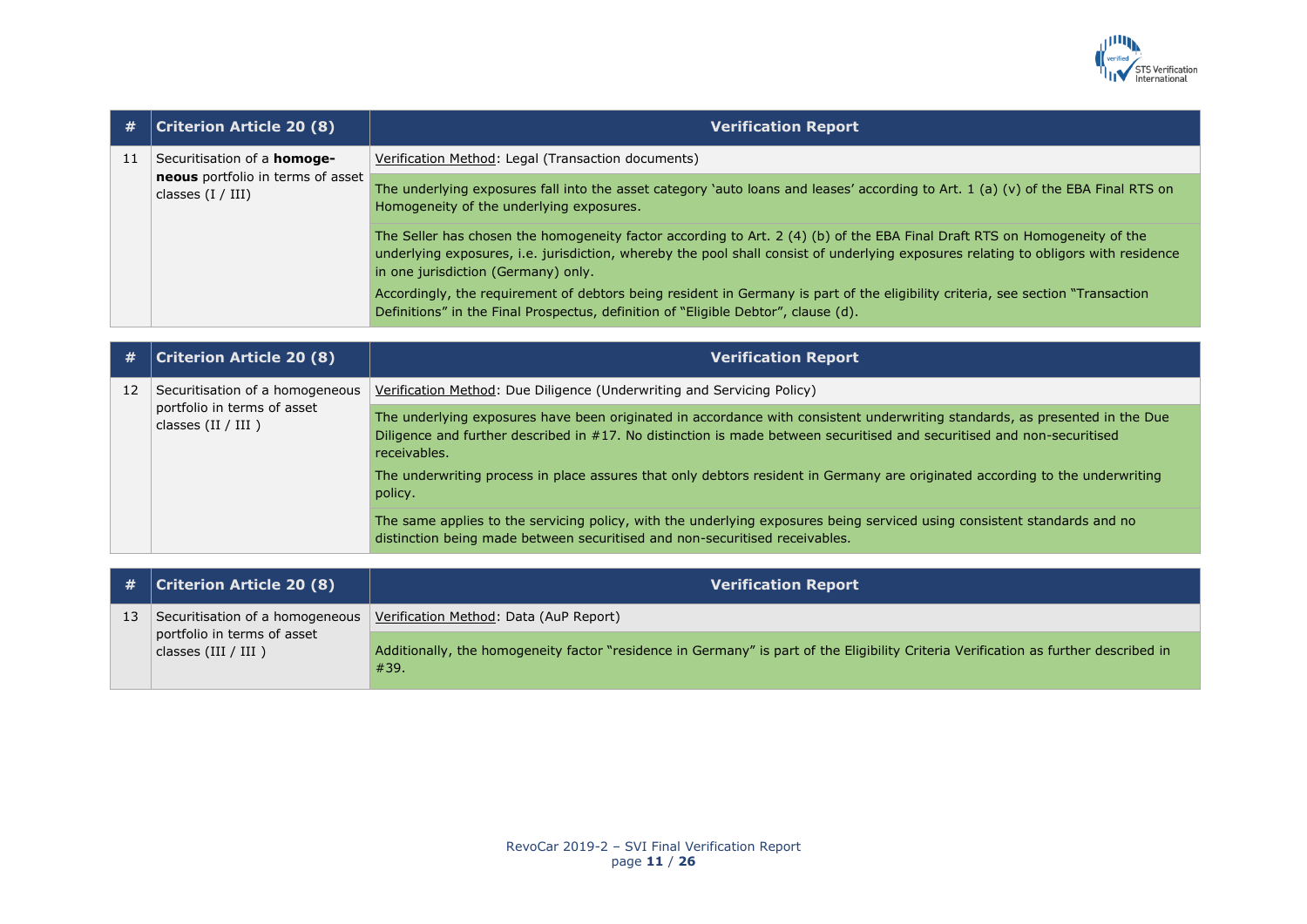

| #  | <b>Criterion Article 20 (8)</b>                                                                      | <b>Verification Report</b>                                                                                                                                                                                                                                                                                                                                                                                                                                                                                                                                                                                                                                                                                                                                                                                                                                                                                                                                                                                                                                                                                                                                                                                                                                                                                                                                                                                                                                                                                                                                                                                                                                                                                                                                  |
|----|------------------------------------------------------------------------------------------------------|-------------------------------------------------------------------------------------------------------------------------------------------------------------------------------------------------------------------------------------------------------------------------------------------------------------------------------------------------------------------------------------------------------------------------------------------------------------------------------------------------------------------------------------------------------------------------------------------------------------------------------------------------------------------------------------------------------------------------------------------------------------------------------------------------------------------------------------------------------------------------------------------------------------------------------------------------------------------------------------------------------------------------------------------------------------------------------------------------------------------------------------------------------------------------------------------------------------------------------------------------------------------------------------------------------------------------------------------------------------------------------------------------------------------------------------------------------------------------------------------------------------------------------------------------------------------------------------------------------------------------------------------------------------------------------------------------------------------------------------------------------------|
| 14 | The underlying exposures<br>contain obligations that are<br>contractually binding and<br>enforceable | Verification Method: Legal (Legal opinion) / Due Diligence                                                                                                                                                                                                                                                                                                                                                                                                                                                                                                                                                                                                                                                                                                                                                                                                                                                                                                                                                                                                                                                                                                                                                                                                                                                                                                                                                                                                                                                                                                                                                                                                                                                                                                  |
|    |                                                                                                      | Clause 13.2 (d) of the RPA in connection with the definition of "Eligibility Criteria", clause (a) (ii), section "Transaction Definitions"<br>in the Final Prospectus, contain warranties by the Originator as to the legally valid, binding and enforceable nature of the<br>underlying exposures, i.e. the loan contracts. Please also refer to $#1$ .                                                                                                                                                                                                                                                                                                                                                                                                                                                                                                                                                                                                                                                                                                                                                                                                                                                                                                                                                                                                                                                                                                                                                                                                                                                                                                                                                                                                    |
| #  | <b>Criterion Article 20 (8)</b>                                                                      | <b>Verification Report</b>                                                                                                                                                                                                                                                                                                                                                                                                                                                                                                                                                                                                                                                                                                                                                                                                                                                                                                                                                                                                                                                                                                                                                                                                                                                                                                                                                                                                                                                                                                                                                                                                                                                                                                                                  |
|    |                                                                                                      |                                                                                                                                                                                                                                                                                                                                                                                                                                                                                                                                                                                                                                                                                                                                                                                                                                                                                                                                                                                                                                                                                                                                                                                                                                                                                                                                                                                                                                                                                                                                                                                                                                                                                                                                                             |
| 15 | The underlying exposures have<br>defined periodic payment                                            | Verification Method: Legal (Legal opinion, Transaction documents) / Due Diligence / Data (AuP Report)                                                                                                                                                                                                                                                                                                                                                                                                                                                                                                                                                                                                                                                                                                                                                                                                                                                                                                                                                                                                                                                                                                                                                                                                                                                                                                                                                                                                                                                                                                                                                                                                                                                       |
|    | streams and do not include<br>transferable securities other<br>than unlisted corporate bonds         | The underlying exposures for the transaction represent standard auto loan receivables originated by Bank11 in respect of eligible<br>debtors who do not qualify as public entity (see section "Transaction Definitions" in the Final Prospectus, definition of "Eligible<br>Debtor", clause (c)). For the purposes of the transaction, two contract types form part of the securitised portfolio: (1) Credit type<br>"EvoClassic" with linear (i.e. fully amortising with equal instalments) form of financing and (2) Credit type "EvoSupersmart" which<br>is technically a combination of an instalment loan and an overdraft facility. The term of this loan is divided into two stages, a<br>promotion period and a subsequent period. During the promotion period, which has a term of 13 to 61 months, the debtor pays<br>fixed monthly instalments with a final balloon payment at the end of the term. At the beginning of the subsequent period, the<br>debtor has 3 options for the repayment of the final balloon. (1) Full balloon repayment by the debtor, (2) Payment of further<br>monthly instalments (same amount as during the promotion period), or (3) Top-up of loan back to initial loan balance financed by<br>Bank11 once 50% of the original loan amount have been redeemed by the debtor. With regard to the options (2) and (3), they<br>are subject to a positive credit vote by the Originator. In the cases of options (2) and (3) the outstanding instalment loan is<br>internally refinanced by Bank11, with the corresponding balance continued under a current account. Apart from these variations,<br>the two contract types do not differ structurally in terms of payment streams, as discussed in the Due Diligence. |
|    |                                                                                                      | As discussed in the Due Diligence, the underlying exposures have defined periodic payment streams relating to principal, interest<br>and insurance-related payments, or to any other right to receive income from assets supporting such payments. The Receivables<br>derive from Loan Agreements which provide for regular monthly instalments resulting in full amortisation and/or regular monthly<br>instalments plus one higher Balloon Instalment at the end of the contract term. The amortisation occurs on a monthly basis and<br>results in monthly instalment payments consisting of principal and interest. (see section "Transaction Definitions" in the Final<br>Prospectus, definition of "Eligibility Criteria", clauses $(a)(x)$ , $(c)(iv)$ and $(v)$ ).                                                                                                                                                                                                                                                                                                                                                                                                                                                                                                                                                                                                                                                                                                                                                                                                                                                                                                                                                                                  |
|    |                                                                                                      | The eligibility criteria restrict the underlying exposures to loan receivables originated under a loan agreement, thereby eliminating<br>any transferable security from the portfolio. The compliance of the provisional pool with the eligibility criteria has been verified<br>through the Eligibility Criteria Verification (see #39).                                                                                                                                                                                                                                                                                                                                                                                                                                                                                                                                                                                                                                                                                                                                                                                                                                                                                                                                                                                                                                                                                                                                                                                                                                                                                                                                                                                                                   |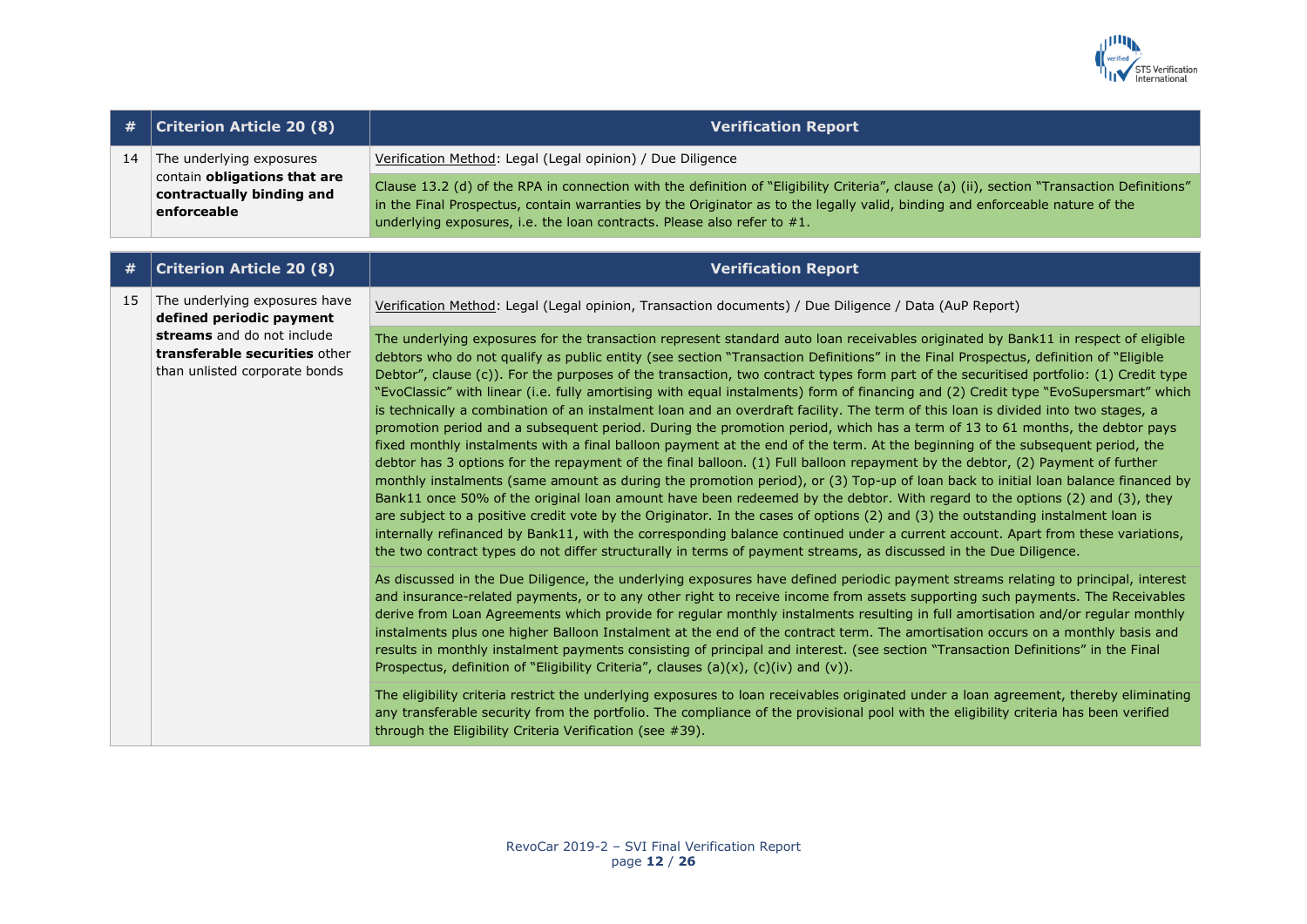

| #  | <b>Criterion Article 20 (9)</b>                                                                                                                                                                      | <b>Verification Report</b>                                                                                                                                                                                                                                                                                                                                                                                                                                                                                                                                                                                                                                                                                                                                                                                                                                                                                                                                                                                                                                                                                                                                                                                                                                                                                                                                                               |
|----|------------------------------------------------------------------------------------------------------------------------------------------------------------------------------------------------------|------------------------------------------------------------------------------------------------------------------------------------------------------------------------------------------------------------------------------------------------------------------------------------------------------------------------------------------------------------------------------------------------------------------------------------------------------------------------------------------------------------------------------------------------------------------------------------------------------------------------------------------------------------------------------------------------------------------------------------------------------------------------------------------------------------------------------------------------------------------------------------------------------------------------------------------------------------------------------------------------------------------------------------------------------------------------------------------------------------------------------------------------------------------------------------------------------------------------------------------------------------------------------------------------------------------------------------------------------------------------------------------|
| 16 | Are there any securitisation                                                                                                                                                                         | Verification Method: Legal (transaction documents) / Due Diligence / Data (AuP Report)                                                                                                                                                                                                                                                                                                                                                                                                                                                                                                                                                                                                                                                                                                                                                                                                                                                                                                                                                                                                                                                                                                                                                                                                                                                                                                   |
|    | positions in the portfolio?                                                                                                                                                                          | The eligibility criteria restrict the underlying exposures to loan receivables originated under a loan agreementt, thereby assuring<br>that no securitisation position may become part of the portfolio. The compliance of the provisional pool with the eligibility criteria<br>has been verified through the Eligibility Criteria Verification (see #39).                                                                                                                                                                                                                                                                                                                                                                                                                                                                                                                                                                                                                                                                                                                                                                                                                                                                                                                                                                                                                              |
|    |                                                                                                                                                                                                      | As demonstrated during the Due Diligence, the origination and/or resale of securitisation positions is not part of the business<br>model of the Originator and not permitted under the Originator's underwriting policy.                                                                                                                                                                                                                                                                                                                                                                                                                                                                                                                                                                                                                                                                                                                                                                                                                                                                                                                                                                                                                                                                                                                                                                 |
| #  | <b>Criterion Article 20 (10)</b>                                                                                                                                                                     | <b>Verification Report</b>                                                                                                                                                                                                                                                                                                                                                                                                                                                                                                                                                                                                                                                                                                                                                                                                                                                                                                                                                                                                                                                                                                                                                                                                                                                                                                                                                               |
| 17 | <b>Origination of underlying</b>                                                                                                                                                                     | Verification Method: Legal (Underwriting and Servicing Policy) / Due Diligence                                                                                                                                                                                                                                                                                                                                                                                                                                                                                                                                                                                                                                                                                                                                                                                                                                                                                                                                                                                                                                                                                                                                                                                                                                                                                                           |
|    | exposures in the ordinary<br>course of business and in<br>accordance with underwriting<br>standards that are no less<br>stringent than those applied to<br>similar non-securitised risk<br>positions | Bank11 is a credit institution based in Germany and specialised in brand-independent auto loan business and dealer floorplan<br>financing, having started its operations in Germany in 2011. Since then, organisation and business processes have evolved in a<br>consistent and steady manner. Bank11 is subject to the supervision of the German Federal Financial Supervisory Authority<br>(Bundesanstalt für Finanzdienstleistungsaufsicht - BaFin) and the German Central Bank (Deutsche Bundesbank) in accordance<br>with the German Banking Act (Kreditwesengesetz), see section "The Originator/Servicer" in the Final Prospectus.<br>As presented and discussed in the Due Diligence, the well-developed, professional and highly automated organisation of its<br>business procedures is reflected by the volume and quantity of business transactions. The car dealers form an integral part of the<br>origination process with sales representatives acting as agents for the Originator.<br>Accordingly the business procedures assure that securitised exposures have been originated in the ordinary course of business<br>and in accordance with uniform standards. Deviations from the underwriting policy are only permissible in well-defined and<br>documented instances. The underlying exposures are selected for securitisation using a random selection process. |
|    |                                                                                                                                                                                                      | The underlying exposures are similar to the non-securitised contracts in the asset category of "auto loans and leases" (see EBA<br>Guidelines, item 22) due to the strictly random selection process.                                                                                                                                                                                                                                                                                                                                                                                                                                                                                                                                                                                                                                                                                                                                                                                                                                                                                                                                                                                                                                                                                                                                                                                    |
|    |                                                                                                                                                                                                      | A replenishment period is provided for in the transaction structure. The Originator confirms in the Final Prospectus that there have<br>been no material changes from prior underwriting standards since the origination of the Purchased Receivables. This was<br>confirmed during our Due Diligence at Bank11. Furthermore, the Originator confirms that any future material changes from prior<br>underwriting standards will be fully disclosed in the Investor Report without undue delay (see section "STS Criteria", subsection<br>"Same Origination Standards" of the Final Prospectus).                                                                                                                                                                                                                                                                                                                                                                                                                                                                                                                                                                                                                                                                                                                                                                                         |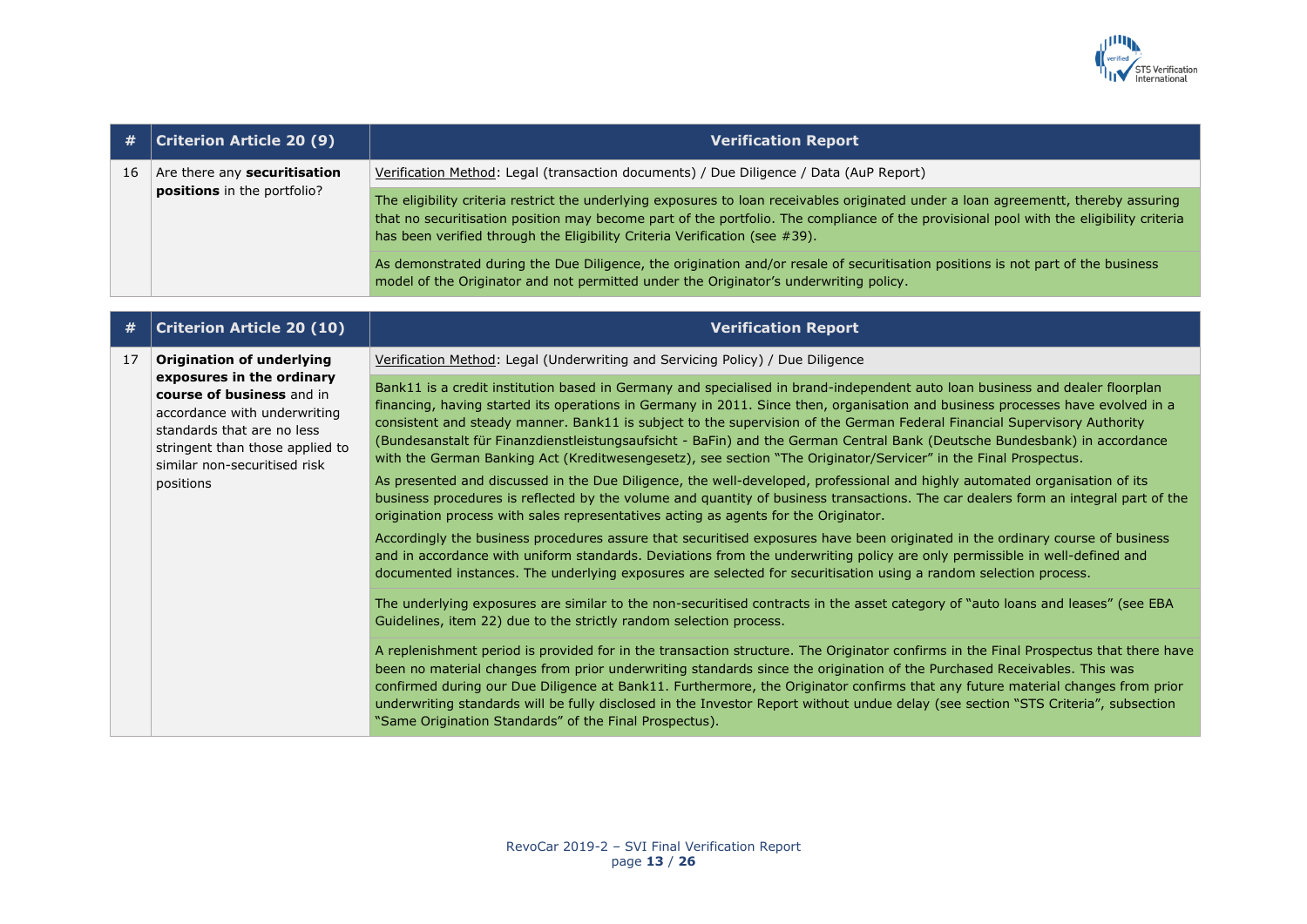

| #  | <b>Criterion Article 20 (10)</b>                                                                                                                  | <b>Verification Report</b>                                                                                                                                                                                                                                                                                                                                                                                                                                                                                                                                                                                                                                                                               |
|----|---------------------------------------------------------------------------------------------------------------------------------------------------|----------------------------------------------------------------------------------------------------------------------------------------------------------------------------------------------------------------------------------------------------------------------------------------------------------------------------------------------------------------------------------------------------------------------------------------------------------------------------------------------------------------------------------------------------------------------------------------------------------------------------------------------------------------------------------------------------------|
| 18 | <b>Underwriting standards for</b><br>securitised exposures are no less<br>stringent than those applied to<br>similar non-securitised<br>exposures | Verification Method: Due Diligence<br>As presented and discussed in the Due Diligence, no distinction is made between securitised and non-securitised exposures in any<br>respect, be it applicable regulatory standards, competence grid and involvement of decision-makers, distribution channels,<br>product types and product characteristics, sales management measures and bonus systems, lending standards, scorecards used,<br>approval processes and incentive measures, credit processing, dunning procedures, debt collection, realisation of collateral,<br>customer service or areas of risk controlling, accounting and reporting (except for the required reporting of ABS transactions). |
|    |                                                                                                                                                   | Employees of the Originator or at the car dealers involved in the underwriting do not know whether a risk position currently being<br>processed for application will be securitised at a later stage or not.                                                                                                                                                                                                                                                                                                                                                                                                                                                                                             |

| #  | <b>Criterion Article 20 (10)</b>                                                                                                                                                                                                                                                                                    | <b>Verification Report</b>                                                                                                                                                                                                                                                                                                                                                                                                                                                                                                                                                                                                                                                                                                                            |
|----|---------------------------------------------------------------------------------------------------------------------------------------------------------------------------------------------------------------------------------------------------------------------------------------------------------------------|-------------------------------------------------------------------------------------------------------------------------------------------------------------------------------------------------------------------------------------------------------------------------------------------------------------------------------------------------------------------------------------------------------------------------------------------------------------------------------------------------------------------------------------------------------------------------------------------------------------------------------------------------------------------------------------------------------------------------------------------------------|
| 19 | <b>Assessment of the</b><br>borrower's creditworthiness<br>performed in accordance with<br>Article 8 of Directive<br>2008/48/EC, or paragraphs 1 to<br>4, point (a) of paragraph 5 and<br>paragraph 6 of Article 18 of<br>Directive 2014/17/EU or, if<br>applicable, the analogous<br>provisions of a third country | Verification Method: regulatory / legal / due diligence / data<br>Bank11 is a financial institution (Kreditinstitut) according to §1 German Banking Act. As such, the Originator is supervised by<br>BaFin as competent national supervisory authority and by the European Central Bank. As a precaution Bank11 performs the<br>"Assessment of the borrower's creditworthiness" with respect to loan contracts with consumers in accordance with Article 8 of<br>Directive 2008/48/EC. The paragraphs 1 to 4, point (a) of paragraph 5 and paragraph 6 of Article 18 of Directive 2014/17/EU are<br>not applicable as this relates to credit agreements secured by a mortgage or by another comparable security on residential<br>immovable property. |
|    |                                                                                                                                                                                                                                                                                                                     |                                                                                                                                                                                                                                                                                                                                                                                                                                                                                                                                                                                                                                                                                                                                                       |

|           | $\#$   Criterion Article 20 (10)                                  | <b>Verification Report</b>                                                                                                                                                                                                                                                  |
|-----------|-------------------------------------------------------------------|-----------------------------------------------------------------------------------------------------------------------------------------------------------------------------------------------------------------------------------------------------------------------------|
| <b>20</b> | Originator's experience                                           | Verification Method: Regulatory (suitable proof incl. Imprint Website) / Due Diligence                                                                                                                                                                                      |
|           | (management and senior staff)<br>in origination of risk positions | The Originator does have more than 5 years of experience in origination and underwriting of exposures similar to those<br>securitised, see section "STS Criteria", subsection "Origination Expertise" of the Final Prospectus and as confirmed during the Due<br>Diligence. |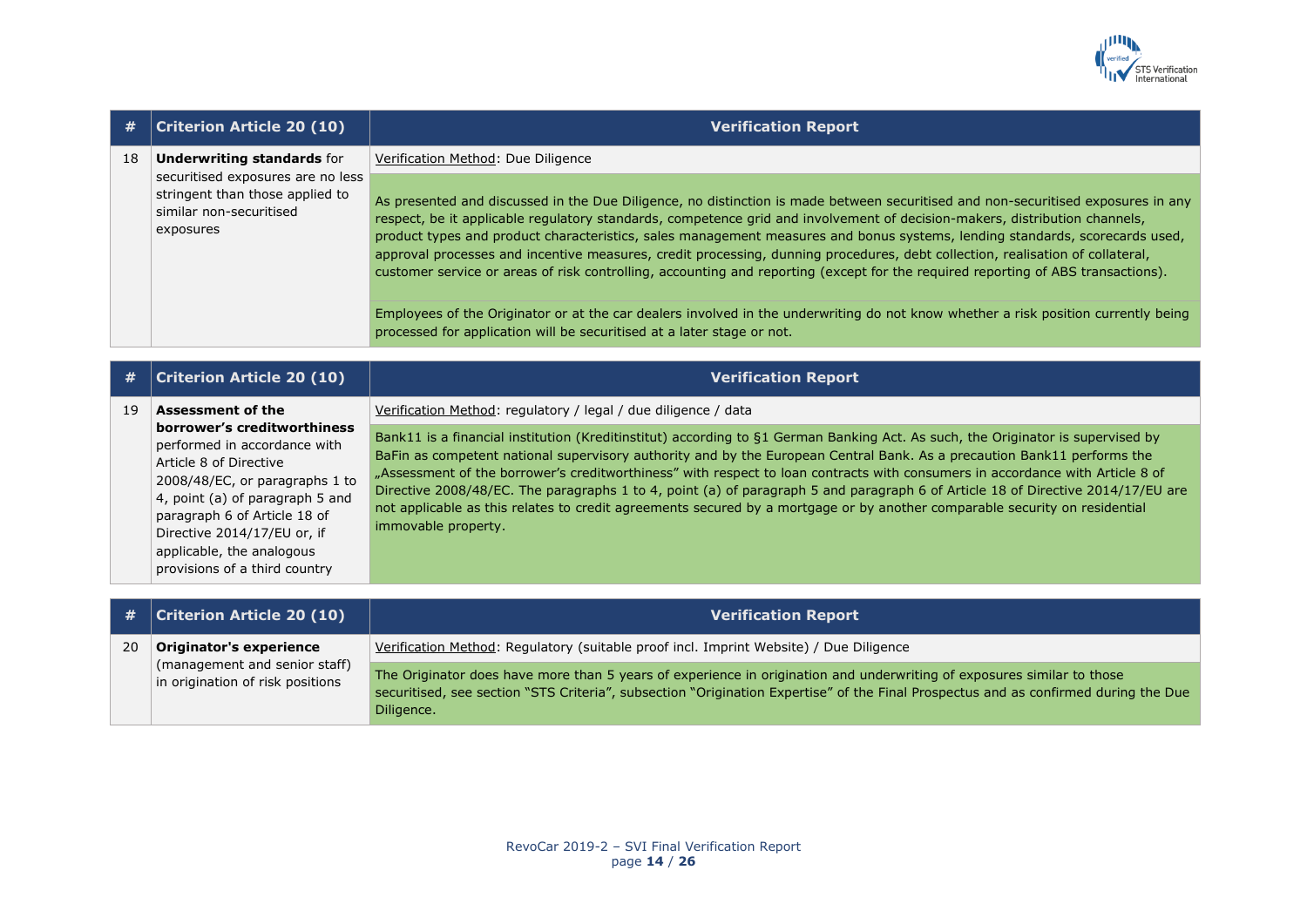

| #  | <b>Criterion Article 20 (11)</b>                                                   | <b>Verification Report</b>                                                                                                                                                                                                                                                                                                                                                                                                                                                                                                                                                                                                                                                                                                                                                                                                                                                                                                                                                                                                           |
|----|------------------------------------------------------------------------------------|--------------------------------------------------------------------------------------------------------------------------------------------------------------------------------------------------------------------------------------------------------------------------------------------------------------------------------------------------------------------------------------------------------------------------------------------------------------------------------------------------------------------------------------------------------------------------------------------------------------------------------------------------------------------------------------------------------------------------------------------------------------------------------------------------------------------------------------------------------------------------------------------------------------------------------------------------------------------------------------------------------------------------------------|
| 21 | The underlying exposures are<br>transferred without undue<br>delay after selection | Verification Method: Legal (Transaction documents)                                                                                                                                                                                                                                                                                                                                                                                                                                                                                                                                                                                                                                                                                                                                                                                                                                                                                                                                                                                   |
|    |                                                                                    | The dates of the preliminary and final pool cuts are 31 August 2019 and 30 September 2019, respectively. Transfer of the final<br>pool will occur at closing on 24 October 2019, i.e. without undue delay.                                                                                                                                                                                                                                                                                                                                                                                                                                                                                                                                                                                                                                                                                                                                                                                                                           |
|    | <b>Criterion Article 20 (11)</b>                                                   | <b>Verification Report</b>                                                                                                                                                                                                                                                                                                                                                                                                                                                                                                                                                                                                                                                                                                                                                                                                                                                                                                                                                                                                           |
| 22 | The underlying exposures do not<br>include any defaulted                           | Verification Method: Regulatory (suitable proof incl. Imprint Website) / Legal (Transaction documents) / Due Diligence                                                                                                                                                                                                                                                                                                                                                                                                                                                                                                                                                                                                                                                                                                                                                                                                                                                                                                               |
|    | exposures or to<br>debtors/guarantors with<br>impaired creditworthiness            | The Originator is an institution subject to Regulation (EU) 575/2013. As presented in the Due Diligence and confirmed in the Final<br>Prospectus, the Purchased Receivables are transferred to the Issuer after selection without undue delay and do not include, at the<br>time of selection and to the best of the Originator's knowledge, exposures in default within the meaning of Article 178 (1) of<br>Regulation (EU) No 575/2013 or exposures to a credit-impaired debtor or guarantor (see section "STS Criteria", subsection<br>"Creditworthiness Assessment" of the Final Prospectus).                                                                                                                                                                                                                                                                                                                                                                                                                                   |
|    |                                                                                    | The Originator warrants that the underlying exposures will not include loan receivables relating to exposures in default (i.e.<br>debtors who are past due with more than three monthly instalments (see section "Transaction Definitions" in the Final Prospectus,<br>definition of "Defaulted Receivable").                                                                                                                                                                                                                                                                                                                                                                                                                                                                                                                                                                                                                                                                                                                        |
|    |                                                                                    | Furthermore, the underlying exposures will not include loan receivables relating to credit-impaired debtor or guarantors who - to<br>the best knowledge of Bank11 - have (1) been declared insolvent or had a court grant his creditors a final non-appealable right of<br>enforcement or material damages as a result of a missed payment within 3 years prior to the date of origination or has undergone<br>a debt-restructuring process with regard to his non-performing exposures within 3 years prior to the transfer date of the<br>underlying exposures to the SPV; (2) was, at the time of origination, on a public credit registry of persons with adverse credit<br>history; or (3) have a credit assessment or a credit score indicating that the risk of contractually agreed payments not being<br>made is significantly higher than for comparable receivables held by the Originator which are not securitised (see section<br>"Transaction Definitions" in the Final Prospectus, definition of "Eligible Debtor"). |
|    |                                                                                    | The Originator represents, with regards to the question which sources of information it has used to identify defaulted exposures<br>and to determine if a debtor or guarantor is credit-impaired, that it has obtained information (1) from the debtor on origination of<br>the exposures, (2) in the course of Bank11's servicing of the exposures, or (3) from a third party, see section "Transaction<br>Definitions" in the Final Prospectus, definition of "Eligible Debtor". This is in line with the 'best knowledge' standard stipulated in<br>the EBA Guidelines.                                                                                                                                                                                                                                                                                                                                                                                                                                                           |
|    |                                                                                    | Debtors and guarantors (i) declared insolvent and/or undergone a debt-restructuring process, or (ii) found on a public or other<br>credit registry of persons with adverse credit history are generally not eligible according to the underwriting policy, as discussed in<br>the Due Diligence.                                                                                                                                                                                                                                                                                                                                                                                                                                                                                                                                                                                                                                                                                                                                     |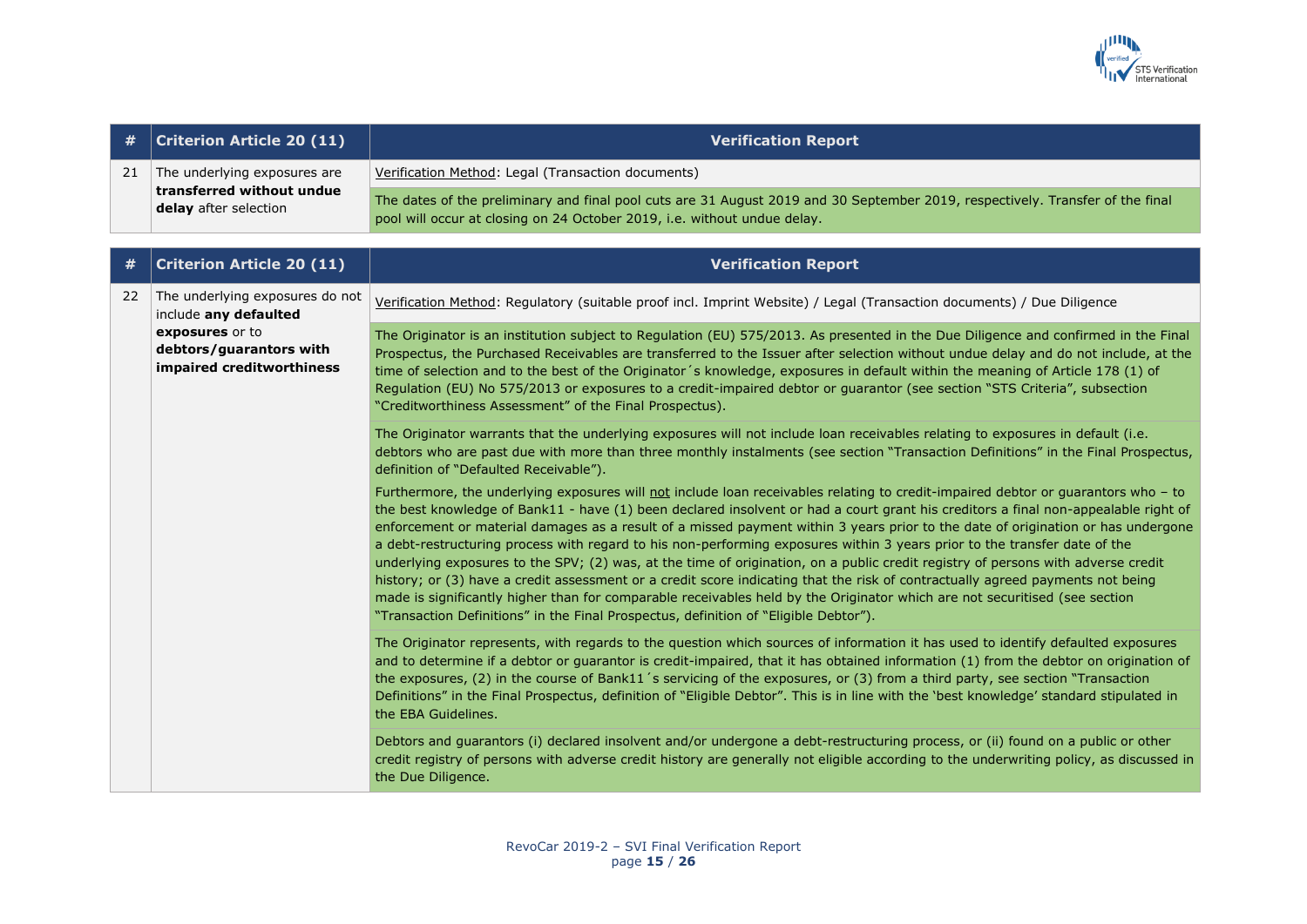

The Originator has IT systems in place to ensure that defaulted exposures or exposures to debtors/guarantors with impaired creditworthiness are excluded from the provisional or final pool cut. In addition, the Eligibility Criteria Verification (see below under item #39) has included a check that the underlying exposures do not include exposures where (i) the debtor has been declared insolvent, (ii) has undergone a restructuring, or (iii) was at the time of origination on a public credit registry of persons with adverse credit history (SCHUFA/Creditreform). There have been no findings of such underlying exposures in the verified sample.

| #  | <b>Criterion Article 20 (11)</b>                                                                                                                                                             | <b>Verification Report</b>                                                                                                                                                                                                                                                                                                                                                                                                                                                                                                                                                                                                                                     |
|----|----------------------------------------------------------------------------------------------------------------------------------------------------------------------------------------------|----------------------------------------------------------------------------------------------------------------------------------------------------------------------------------------------------------------------------------------------------------------------------------------------------------------------------------------------------------------------------------------------------------------------------------------------------------------------------------------------------------------------------------------------------------------------------------------------------------------------------------------------------------------|
| 23 | The risk positions do not have a<br>credit assessment or a credit<br>score that allows a significantly<br>higher default risk to be<br>expected than for non-<br>securitised risk positions. | Verification Method: Due Diligence                                                                                                                                                                                                                                                                                                                                                                                                                                                                                                                                                                                                                             |
|    |                                                                                                                                                                                              | The most relevant factors determining the expected performance of the underlying exposures in the securitised portfolio are the<br>customer profile and credit bureau information (for private individuals), credit agencies' information and financial information (for<br>commercial customers) and past payment behaviour (for both). All of these factors have an impact on the credit score.                                                                                                                                                                                                                                                              |
|    |                                                                                                                                                                                              | These factors are the same for securitised and non-securitised exposures due to the strictly random selection process.                                                                                                                                                                                                                                                                                                                                                                                                                                                                                                                                         |
|    |                                                                                                                                                                                              | On this basis, it can be reasonably assumed that no worse performance should occur for securitised exposures for the term of the<br>Transaction.                                                                                                                                                                                                                                                                                                                                                                                                                                                                                                               |
|    |                                                                                                                                                                                              | The requirement that the underlying exposures do not have a "credit assessment or a credit score indicating that the risk of<br>contractually agreed payments not being made is significantly higher than for comparable receivables held by the Originator<br>which are not securitised" is considered to be met as the underlying exposures do not include (i) exposures that are classified as<br>doubtful, impaired, non-performing or similar, and (ii) exposures whose credit quality (based on credit ratings or other credit<br>quality thresholds) significantly differs from the quality of other exposures ordinarily originated by the Originator. |
|    |                                                                                                                                                                                              |                                                                                                                                                                                                                                                                                                                                                                                                                                                                                                                                                                                                                                                                |
| #  | <b>Criterion Article 20 (12)</b>                                                                                                                                                             | <b>Verification Report</b>                                                                                                                                                                                                                                                                                                                                                                                                                                                                                                                                                                                                                                     |
| 24 | At the time of the transfer, the<br>debtor has paid at least 1<br>instalment                                                                                                                 | Verification Method: Legal (Transaction documents) / Data (AuP Report)                                                                                                                                                                                                                                                                                                                                                                                                                                                                                                                                                                                         |
|    |                                                                                                                                                                                              | The Originator warrants that on the relevant cut-off date at least one instalment has been paid in respect of each loan contract,<br>see section "Transaction Definitions" in the Final Prospectus, definition of "Eligible Debtor", item (b).                                                                                                                                                                                                                                                                                                                                                                                                                 |
|    |                                                                                                                                                                                              | 그 그 그 그 아이들은 그 사람들은 그 사람들은 그 사람들을 지금 모르는 것이 없다. 그 사람들은 그 사람들은 그 사람들은 그 사람들을 지금 모르는 것이 없다. 그 사람들은 그 사람들은 그 사람들을                                                                                                                                                                                                                                                                                                                                                                                                                                                                                                                                                 |

The asset audit, whereby the audit company performs certain Agreed-upon Procedures with respect to the compliance of the underlying exposures in a randomly selected sample (please also refer to #39), covers the above mentioned eligibility criterion.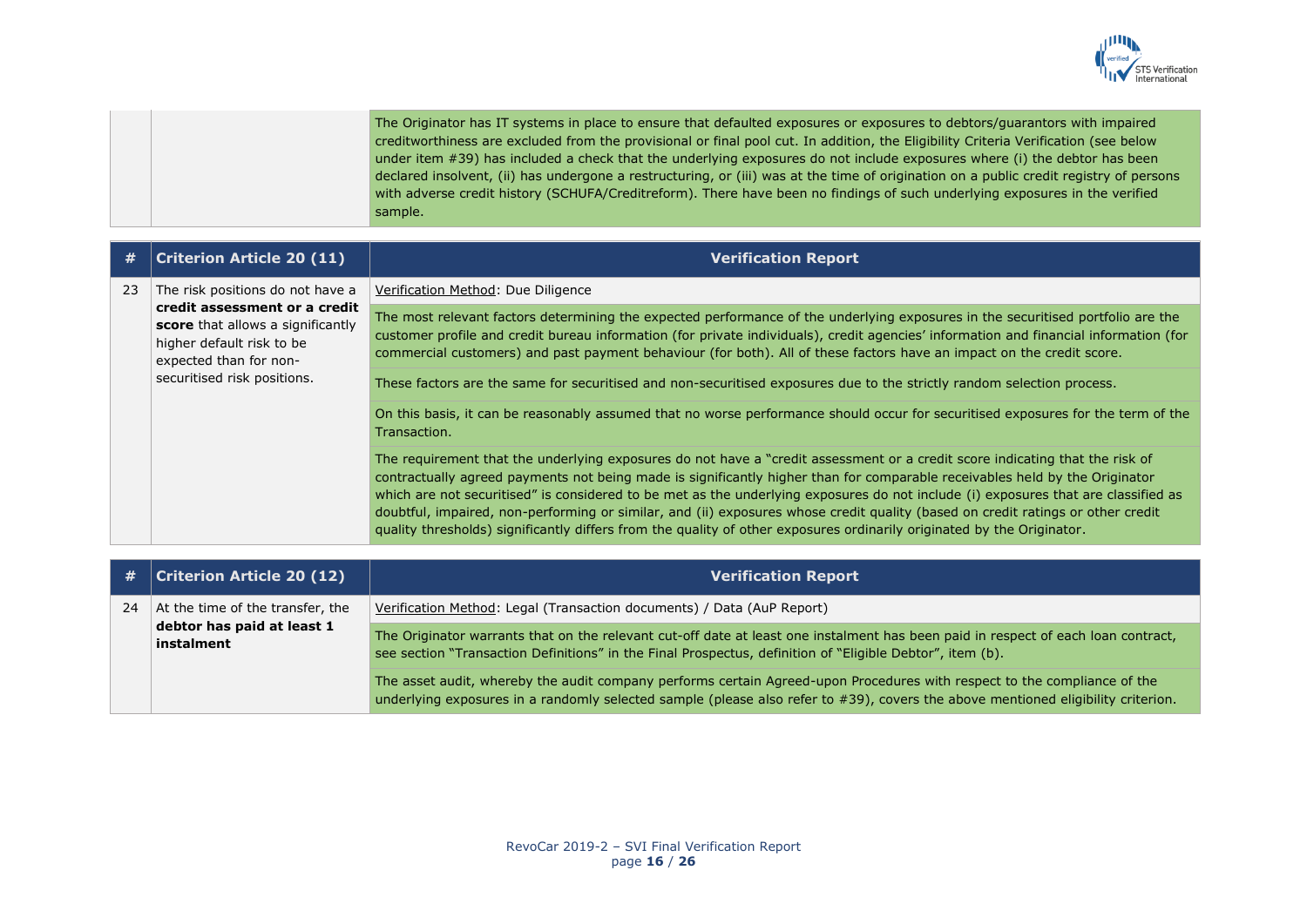

| #  | <b>Criterion Article 20 (13)</b>                                                                                                                                 | <b>Verification Report</b>                                                                                                                                                                                                                                                                                                                                                                                                                                                                                                                                                                                                                                                                                                                                                                                                                           |
|----|------------------------------------------------------------------------------------------------------------------------------------------------------------------|------------------------------------------------------------------------------------------------------------------------------------------------------------------------------------------------------------------------------------------------------------------------------------------------------------------------------------------------------------------------------------------------------------------------------------------------------------------------------------------------------------------------------------------------------------------------------------------------------------------------------------------------------------------------------------------------------------------------------------------------------------------------------------------------------------------------------------------------------|
| 25 | The repayment of the<br>securitisation position should<br>not be predominantly<br>dependent on the sale of<br>assets collateralising the<br>underlying exposures | Verification Method: Legal (Transaction document) / Due Diligence / Data                                                                                                                                                                                                                                                                                                                                                                                                                                                                                                                                                                                                                                                                                                                                                                             |
|    |                                                                                                                                                                  | As presented and discussed in the Due Diligence, the Transaction has been structured to not be predominantly dependent on the<br>sale of the cars or other assets securing the Purchased Receivables. The repayment is entirely linked to the repayment of the<br>Loan Receivables; the repayment of the Loan Receivables in turn is not contingent and does not depend on the sale of the<br>vehicles which serve as collateral for the Loan Receivables (see section "STS Criteria", subsection "No Predominant Dependence<br>on Sale of Assets" of the Final Prospectus). As demonstrated during the Due Diligence, the Originator's underwriting focuses on<br>the creditworthiness of its debtors rather then on the recoveries derived from the sale of the cars or other assets securing the<br>Purchased Receivables in the case of default. |
|    |                                                                                                                                                                  |                                                                                                                                                                                                                                                                                                                                                                                                                                                                                                                                                                                                                                                                                                                                                                                                                                                      |
| #  | <b>Criterion Article 21 (1)</b>                                                                                                                                  | <b>Verification Report</b>                                                                                                                                                                                                                                                                                                                                                                                                                                                                                                                                                                                                                                                                                                                                                                                                                           |
| 26 | Risk retention (Art. 6.1 of the                                                                                                                                  | Verification Method: Legal (Transaction documents) / Due Diligence                                                                                                                                                                                                                                                                                                                                                                                                                                                                                                                                                                                                                                                                                                                                                                                   |
|    | Securitisation Regulation),<br>usually by the Originator                                                                                                         | Holder of risk retention: Bank11 as the Originator, see section 22 "Retention by the Originator" in the Trust Agreement.                                                                                                                                                                                                                                                                                                                                                                                                                                                                                                                                                                                                                                                                                                                             |
|    |                                                                                                                                                                  | Type of risk retention: in accordance with Article 6 (3) (a) of Securitisation Regulation, the Originator will retain not less than 5%<br>of the nominal value of each of the tranches sold or transferred to investors, see section 22.1 (a) "Retention by the Originator" in<br>the Trust Agreement.                                                                                                                                                                                                                                                                                                                                                                                                                                                                                                                                               |
|    |                                                                                                                                                                  | The monthly Investor Reports will also set out monthly confirmation regarding the continued holding of the risk retention by the<br>Originator, as confirmed by the Originator, see section 22.2 "Retention by the Originator" in the Trust Agreement.                                                                                                                                                                                                                                                                                                                                                                                                                                                                                                                                                                                               |
|    |                                                                                                                                                                  | The Originator covenants to hold the risk retention until the Legal Maturity Date of the Transaction, see section 22 "Retention by<br>the Originator" in the Trust Agreement. In addition, the Originator has provided written confirmation that the risk retention<br>requirements will be fulfilled at Closing Date.                                                                                                                                                                                                                                                                                                                                                                                                                                                                                                                               |

| # | <b>Criterion Article 21 (2)</b>                                                                | <b>Verification Report</b>                                                                                                                                                                                                                                                        |
|---|------------------------------------------------------------------------------------------------|-----------------------------------------------------------------------------------------------------------------------------------------------------------------------------------------------------------------------------------------------------------------------------------|
|   | <b>Appropriate hedging of</b>                                                                  | Verification Method: Due Diligence                                                                                                                                                                                                                                                |
|   | interest rate and currency risks,<br>no derivatives as underlying risk<br>positions $(I / II)$ | Since the loan receivables are fixed rate and all tranches issued by the Issuer (Classes A to E) carry a fixed rate coupon, there is<br>no interest rate risk in the Transaction. Both assets and liabilities of the Issuer are EUR denominated hence no currency risk<br>occurs. |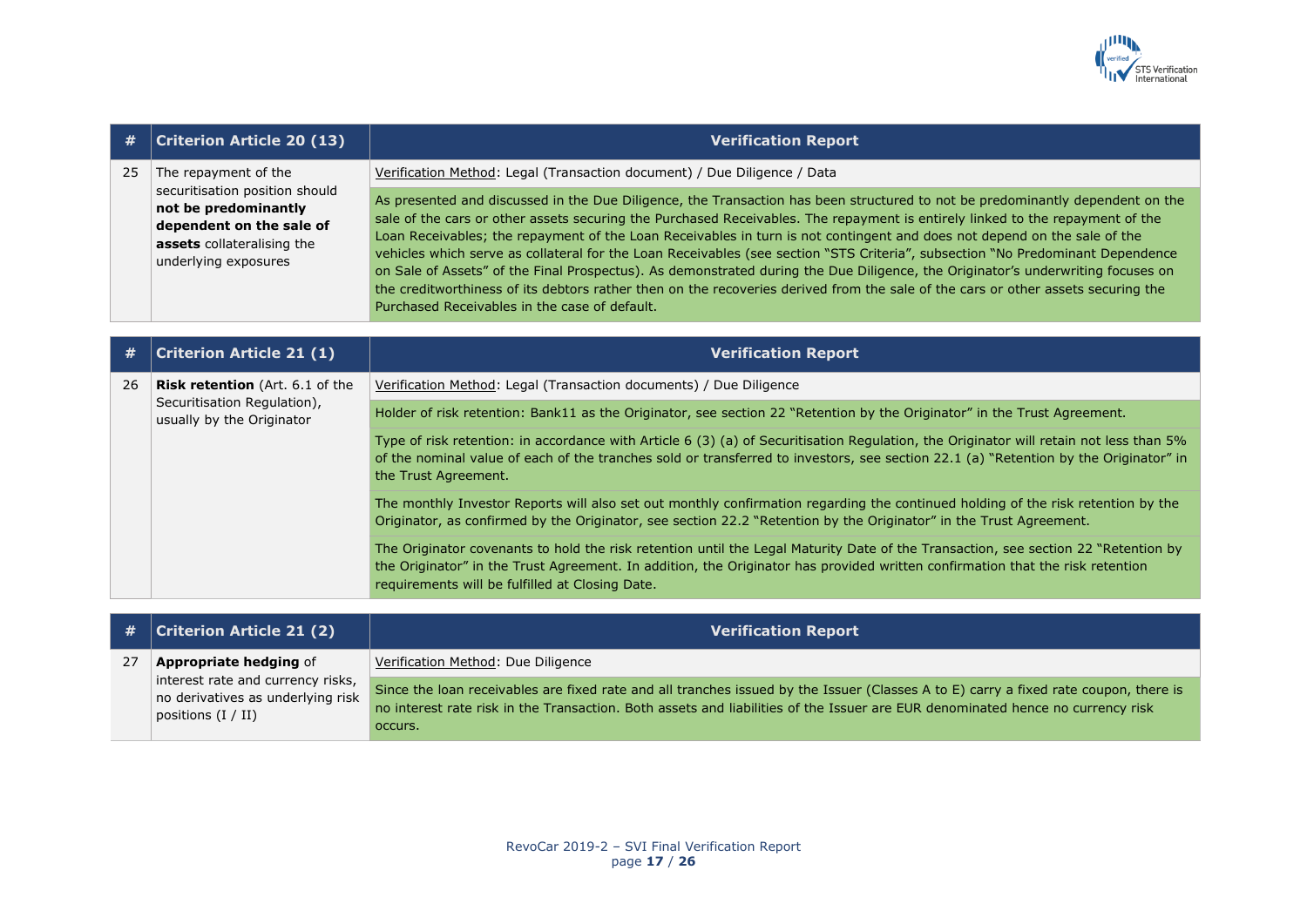

| #  | <b>Criterion Article 21 (2)</b>                                                        | <b>Verification Report</b>                         |
|----|----------------------------------------------------------------------------------------|----------------------------------------------------|
| 28 | Appropriate hedging of interest                                                        | Verification Method: Legal (Transaction documents) |
|    | rate and currency risks, no<br>derivatives as underlying risk<br>positions $(II / II)$ | n.a. (no interest rate and currency risks)         |

|    | $\#$   Criterion Article 21 (3) | <b>Verification Report</b>                                                                                     |
|----|---------------------------------|----------------------------------------------------------------------------------------------------------------|
| 29 | for interest payments           | Generally used <b>reference rates</b>   Verification Method: Legal (Transaction documents)                     |
|    |                                 | No reference rates apply to the Purchased Receivables which bear fixed interest rates.                         |
|    |                                 | No reference rates apply to the Notes which bear fixed fixed interest rates.                                   |
|    |                                 | The interest for the Cash Accounts will be based on EONIA, also constituting a market standard reference rate. |
|    |                                 | Currency hedges are not provided as both the Purchased Receivables and the Notes are denominated in EUR.       |

| #  | <b>Criterion Article 21 (4)</b>                         | <b>Verification Report</b>                                                                                                                                                                                                                                                                                                                |
|----|---------------------------------------------------------|-------------------------------------------------------------------------------------------------------------------------------------------------------------------------------------------------------------------------------------------------------------------------------------------------------------------------------------------|
| 30 | Requirements in the event of                            | Verification Method: Legal (Transaction documents)                                                                                                                                                                                                                                                                                        |
|    | an enforcement or delivery of<br>an acceleration notice | After the occurrence of an Enforcement Event:                                                                                                                                                                                                                                                                                             |
|    |                                                         | - no cash will be retained with the Issuer, see section "Terms and Conditions of the Notes", subsection "Post-Enforcement Priority<br>of Payments" of the Final Prospectus.                                                                                                                                                               |
|    |                                                         | the principal receipts from the underlying exposures will be used for the fully sequential amortisation of the securitisation<br>positions as determined by the seniority of the securitisation position, see section "Terms and Conditions of the Notes",<br>subsection "Post-Enforcement Priority of Payments" of the Final Prospectus. |
|    |                                                         | all creditors of a class of notes will be served equally.                                                                                                                                                                                                                                                                                 |
|    |                                                         | interest and principal payments are first made for the Class A Notes and then interest and principal payments are made for the<br>subsequent Notes, hence repayments are not reversed with regard to their seniority.                                                                                                                     |
|    |                                                         | - no automatic liquidation or sale of risk positions or assets is provided for.                                                                                                                                                                                                                                                           |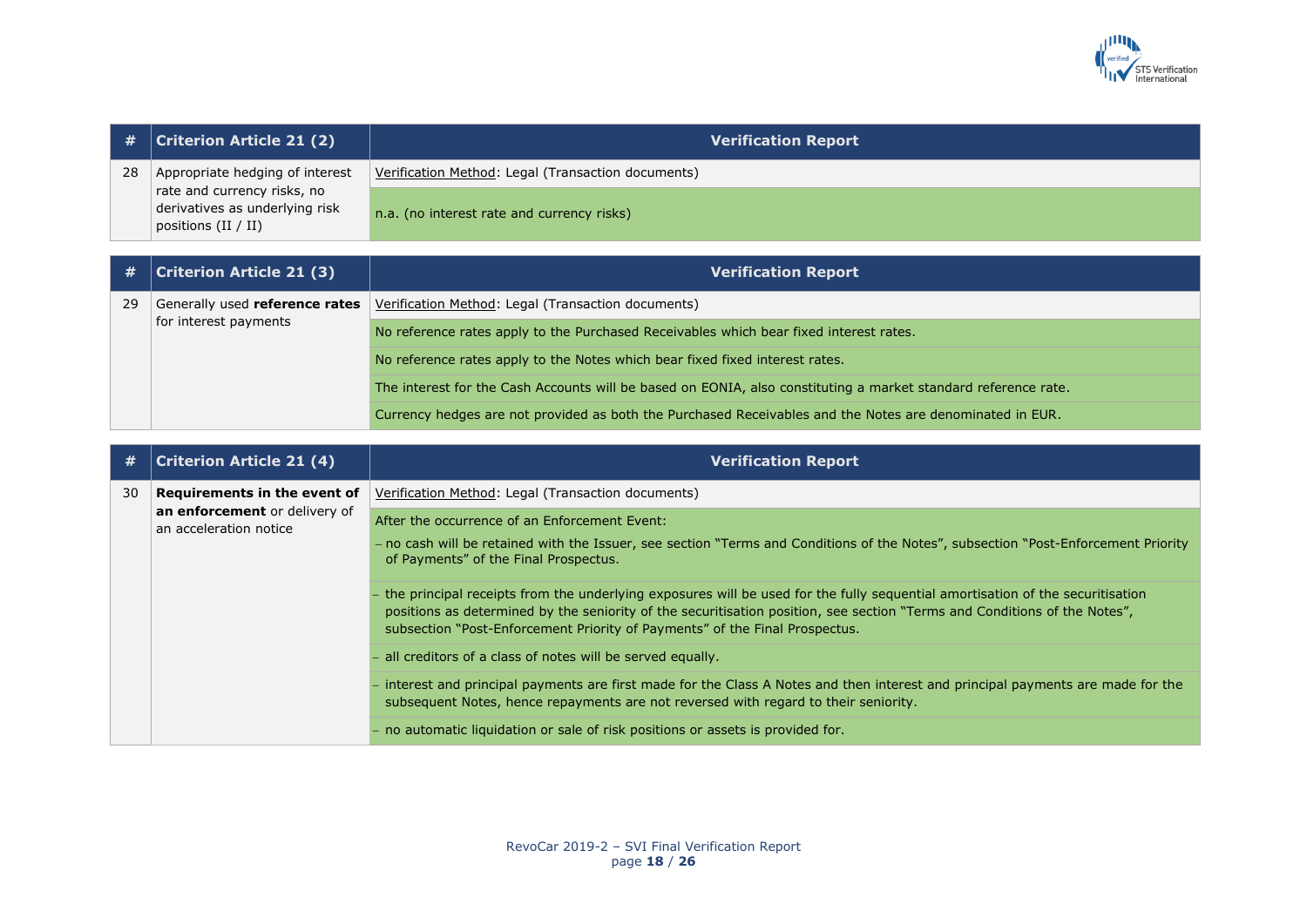

| #  | <b>Criterion Article 21 (5)</b>                                                                                                           | <b>Verification Report</b>                                                                                                                                                                                                                                                                                                                                                                            |
|----|-------------------------------------------------------------------------------------------------------------------------------------------|-------------------------------------------------------------------------------------------------------------------------------------------------------------------------------------------------------------------------------------------------------------------------------------------------------------------------------------------------------------------------------------------------------|
| 31 | Sequential repayment as fall-                                                                                                             | Verification Method: Legal (Transaction documents)                                                                                                                                                                                                                                                                                                                                                    |
|    | back in the event of a<br>deterioration in portfolio quality<br>for Transactions that feature a<br>non-sequential priority of<br>payments | The Transaction has a strictly sequential priority of payment.                                                                                                                                                                                                                                                                                                                                        |
| #  | <b>Criterion Article 21 (6)</b>                                                                                                           | <b>Verification Report</b>                                                                                                                                                                                                                                                                                                                                                                            |
| 32 | Early amortisation provisions or                                                                                                          | Verification Method: Legal (Transaction documents)                                                                                                                                                                                                                                                                                                                                                    |
|    | triggers for termination of the<br>revolving phase to include at<br>least the following:                                                  | General: The Issuer will only be allowed to purchase Additional Receivables until an Early Amortisation Event (see see section<br>"Transaction Definitions" in the Final Prospectus, definition of "Early Amortisation Event") has occurred. Thus, the Replenishment<br>Period will end upon the occurrence of an Early Amortisation Event. The following events trigger an Early Amortisation Event: |
|    | a) deterioration in the credit<br>quality of the underlying<br>exposures below a predefined<br>threshold                                  | A deterioration in the credit quality of the Purchased Receivables to or below a predetermined threshold (as set out in item (a) of<br>the definition of Early Amortisation Event).                                                                                                                                                                                                                   |
|    | b) insolvency-related events in<br>relation to the Originator or<br>the Servicer                                                          | The occurrence of an insolvency-related event with regard to the Originator or the Servicer (as set out in item (d) and item (e) of<br>the definition of Early Amortisation Event).                                                                                                                                                                                                                   |
|    | c) decline in value of the<br>underlying exposures below a<br>predefined threshold                                                        | The value of the Purchased Receivables held by the Issuer falls below a predetermined threshold (early amortisation event as set<br>out in item (c) of the definition of Early Amortisation Event).                                                                                                                                                                                                   |
|    | d) failure to generate sufficient<br>new underlying exposures for<br>replenishments under<br>revolving Transactions                       | A failure to generate sufficient new Purchased Receivables that meet the predetermined credit quality (as set out in item (b) of<br>the definition of Early Amortisation Event).                                                                                                                                                                                                                      |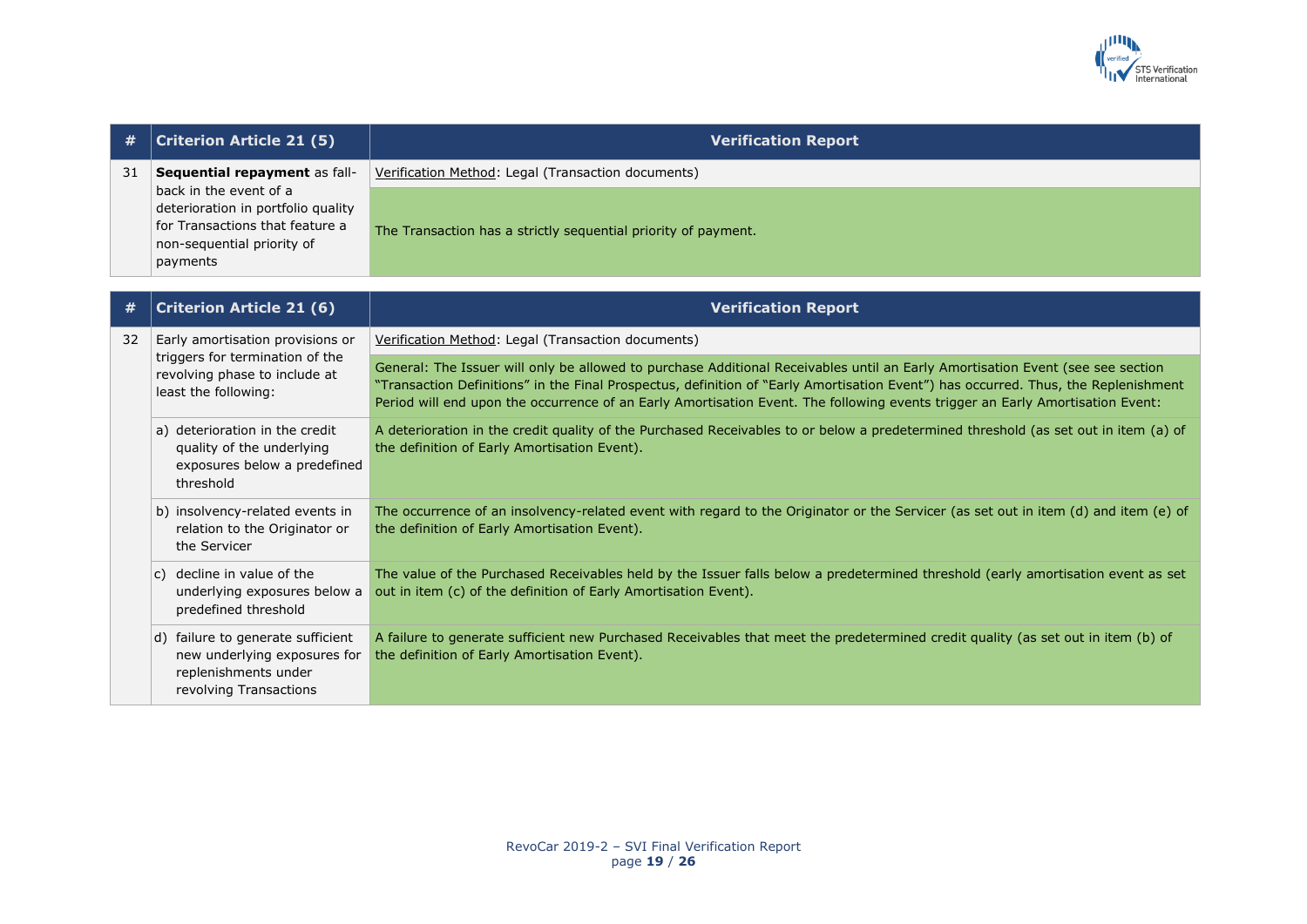

| #  | <b>Criterion Article 21 (7)</b>                                                                                                                                                      | <b>Verification Report</b>                                                                                                                                                                                                                                                                                                                                                                                                                                                                                                                                                                                                                                                                                                                                             |
|----|--------------------------------------------------------------------------------------------------------------------------------------------------------------------------------------|------------------------------------------------------------------------------------------------------------------------------------------------------------------------------------------------------------------------------------------------------------------------------------------------------------------------------------------------------------------------------------------------------------------------------------------------------------------------------------------------------------------------------------------------------------------------------------------------------------------------------------------------------------------------------------------------------------------------------------------------------------------------|
| 33 | <b>Clear rules</b> in the Transaction<br>documentation regarding<br>obligations, tasks and<br>responsibilities of the Servicer,<br>trustees and other ancillary<br>service providers | Verification Method: Legal (Transaction documents)                                                                                                                                                                                                                                                                                                                                                                                                                                                                                                                                                                                                                                                                                                                     |
|    |                                                                                                                                                                                      | The Servicing Agreement provides for a clear specification of the contractual obligations, duties and responsibilities of the<br>servicer, especially with regard to the servicing, monitoring, reporting and monthly advances to mitigate for commingling risk, as<br>well as the provisions for a potential replacement in case of a Servicer Termination Event, see section "OVERVIEW OF FURTHER<br>TRANSACTION DOCUMENTS", subsection "THE SERVICING AGREEMENT" of the Final Prospectus or the Servicing Agreement.                                                                                                                                                                                                                                                |
|    |                                                                                                                                                                                      | Similar provisions for the obligations, duties and responsibilities of the Trustees and other ancillary service providers are provided<br>for in the Final Prospectus - see in this context in particular the following pages:                                                                                                                                                                                                                                                                                                                                                                                                                                                                                                                                         |
|    |                                                                                                                                                                                      | • section "THE TRUST AGREEMENT", section "OVERVIEW OF FURTHER TRANSACTION DOCUMENTS", subsection "The Data Trust<br>Agreement" and section "The Trustee/Data Trustee" regarding the Trustees (Trustee and Data Trustee)<br>• section "TERMS AND CONDITIONS OF THE NOTES", subsection "Paying Agent", section "OVERVIEW OF FURTHER<br>TRANSACTION DOCUMENTS", subsections "The Account Bank Agreement", "The Cash Administration Agreement", and section<br>"The Paying Agent/Cash Administrator" regarding the Account Bank, Cash Administrator and Paying Agent<br>section "OVERVIEW OF FURTHER TRANSACTION DOCUMENTS", subsection "The Corporate Administration Agreement", and<br>section "THE CORPORATE SERVICE PROVIDER" regarding the Corporate Service Provider |
|    |                                                                                                                                                                                      | The transaction documentation specifies clearly provisions that ensure the replacement of derivative counterparties, liquidity<br>providers and the Account Bank in the case of their default, insolvency, and other specified events, where applicable. In respect of<br>the Account Bank provisions exist for its replacement in the case of a Downgrade Event as set out in Clause 4.2 (Replacement of<br>Account Bank upon Downgrade Event) in section "OVERVIEW OF FURTHER TRANSACTION DOCUMENTS", subsection "The Account<br>Bank Agreement" of the Final Prospectus.                                                                                                                                                                                            |
|    |                                                                                                                                                                                      |                                                                                                                                                                                                                                                                                                                                                                                                                                                                                                                                                                                                                                                                                                                                                                        |
| #  | <b>Criterion Article 21 (8)</b>                                                                                                                                                      | <b>Verification Report</b>                                                                                                                                                                                                                                                                                                                                                                                                                                                                                                                                                                                                                                                                                                                                             |
| 34 | <b>Experience of the Servicer</b>                                                                                                                                                    | Verification Method: Regulatory (suitable proof) / Legal (Transaction documents) / Due Diligence                                                                                                                                                                                                                                                                                                                                                                                                                                                                                                                                                                                                                                                                       |
|    | (management and senior staff)<br>in the servicing of exposures of a                                                                                                                  | Bank11 is a financial institution (Kreditinstitut) according to §1 German Banking Act. As such, the Originator is supervised by                                                                                                                                                                                                                                                                                                                                                                                                                                                                                                                                                                                                                                        |

BaFin as competent national supervisory authority and by the European Central Bank.

The Final Prospectus contains information on the experience of Bank11 as seller and servicer. Bank11 has successfully executed securitisations of loan receivables since 2014; its management board and the senior staff have a longstanding experience in the origination and servicing of exposures of a similar nature to those securitised under the Transaction.

The experience of the Management Board and Senior Staff is described in section "The Originator/Servicer", subsection "Management Experience" of the Final Prospectus. Furthermore, the expertise of the management and the senior staff has been verified during the Due Diligence.

similar nature to those

securitised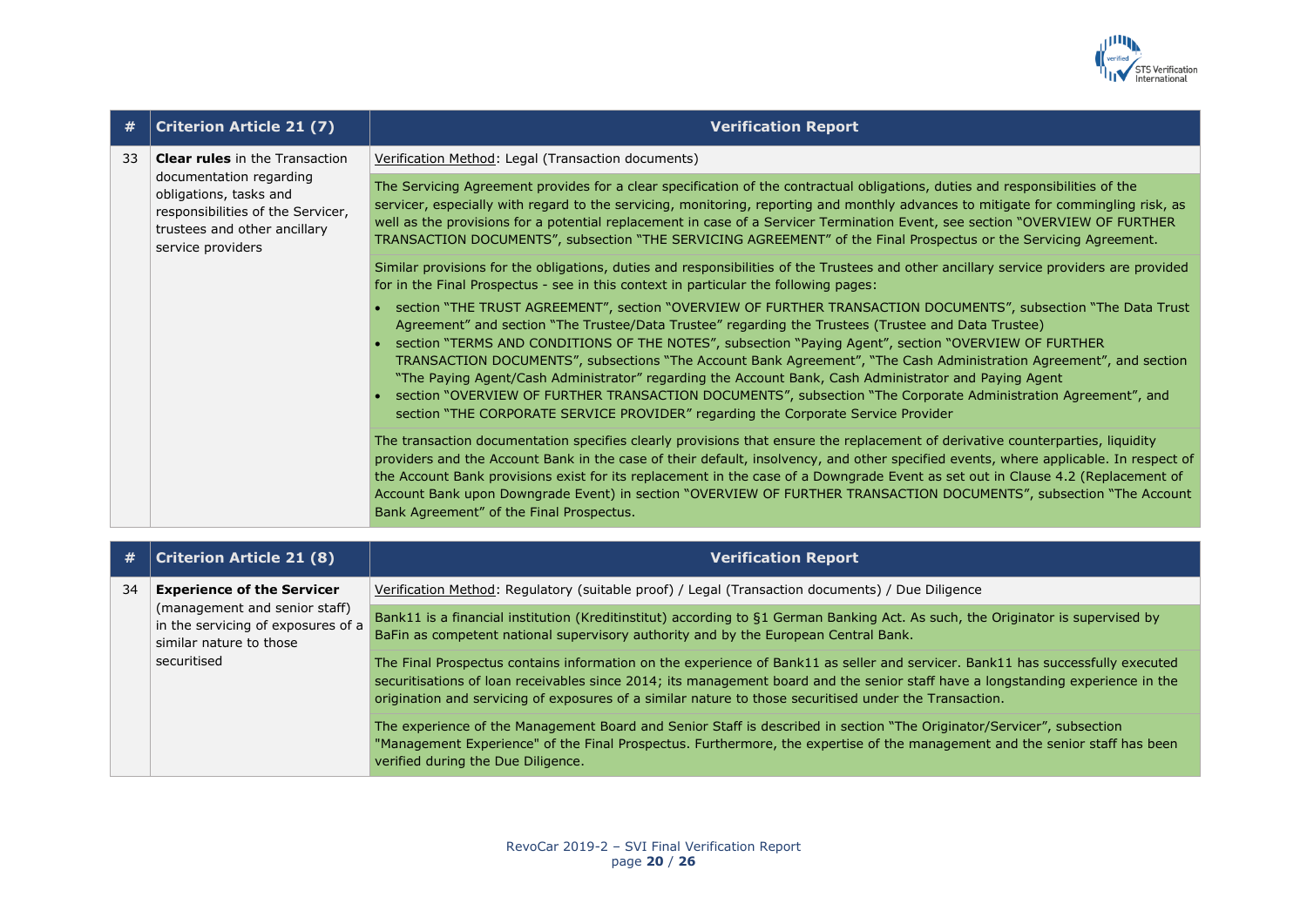

|  | Based on the above, Bank11 as servicer is deemed to have the relevant expertise as an entity being active as servicer of loan   |
|--|---------------------------------------------------------------------------------------------------------------------------------|
|  | receivables for of more than 8 years and as servicer of loan receivables securitisations for more than 5 years, and no contrary |
|  | findings were observed in the due diligence.                                                                                    |

|    | $\#$   Criterion Article 21 (8)                                                | <b>Verification Report</b>                                                                                                                                                                                                                    |
|----|--------------------------------------------------------------------------------|-----------------------------------------------------------------------------------------------------------------------------------------------------------------------------------------------------------------------------------------------|
| 35 | Appropriate and well                                                           | Verification Method: Regulatory (suitable proof) / Due Diligence                                                                                                                                                                              |
|    | documented risk management<br>and service policies, procedures<br>and controls | As a result of the regulatory status (see #34 above), Bank11 has well established procedures with regard to risk management,<br>servicing and internal control systems in place, and no contrary findings were observed in the Due Diligence. |

| #  | <b>Criterion Article 21 (9)</b>                                                                                                        | <b>Verification Report</b>                                                                                                                                                                                                                                                                                                                                                                                                                                                           |
|----|----------------------------------------------------------------------------------------------------------------------------------------|--------------------------------------------------------------------------------------------------------------------------------------------------------------------------------------------------------------------------------------------------------------------------------------------------------------------------------------------------------------------------------------------------------------------------------------------------------------------------------------|
| 36 | Clear and coherent definitions,<br>regulations and possible<br>measures with regard to the<br>servicing of non-performing<br>exposures | Verification Method: Legal (Transaction documents) / Due Diligence                                                                                                                                                                                                                                                                                                                                                                                                                   |
|    |                                                                                                                                        | The credit and collection policy of Bank11 (see section "Credit and Collection Policy" of the Final Prospectus) which must be<br>complied in respect of the servicing of the Purchased Receivables and the Related Collateral by the Servicer in accordance with<br>the Servicing Agreement (as summarised in section "Overview of further Transaction Documents", subsection "The Servicing<br>Agreement" of the Final Prospectus) contains a description of procedures related to: |
|    |                                                                                                                                        | <b>Collateral Management</b><br><b>Dunning Procedures</b><br>Sustainable Cure of Delinquent Customers<br><b>Termination of Loan Contracts</b><br><b>Enforcement of Security Assignments</b><br>Repossession and Remarketing<br><b>Bad Debt Sales</b>                                                                                                                                                                                                                                 |
|    |                                                                                                                                        | The loss definition used in the transaction refers to the term "Defaulted Receivable" which means a Receivable:                                                                                                                                                                                                                                                                                                                                                                      |
|    |                                                                                                                                        | a) in respect of which the Servicer has terminated the related Loan Agreement for cause (aus wichtigem Grund);<br>b) the Servicer has enforced any security provided to secure the Receivable;<br>c) in respect of which the corresponding Borrower is insolvent; or<br>d) which is delinguent with more than three monthly instalments.                                                                                                                                             |
|    |                                                                                                                                        | This definition is consistently used in the Final Prospectus, especially with respect to the occurence of a Principal Deficiency Event.                                                                                                                                                                                                                                                                                                                                              |
|    |                                                                                                                                        | The Draft Investor Report provides inter alia for the monthly reporting of the status of the occurence of a Principal Deficiency<br>Event.                                                                                                                                                                                                                                                                                                                                           |
|    |                                                                                                                                        | The procedures presented and discussed in the Due Diligence correspond to the description in the Final Prospectus and no<br>contrary findings could be observed.                                                                                                                                                                                                                                                                                                                     |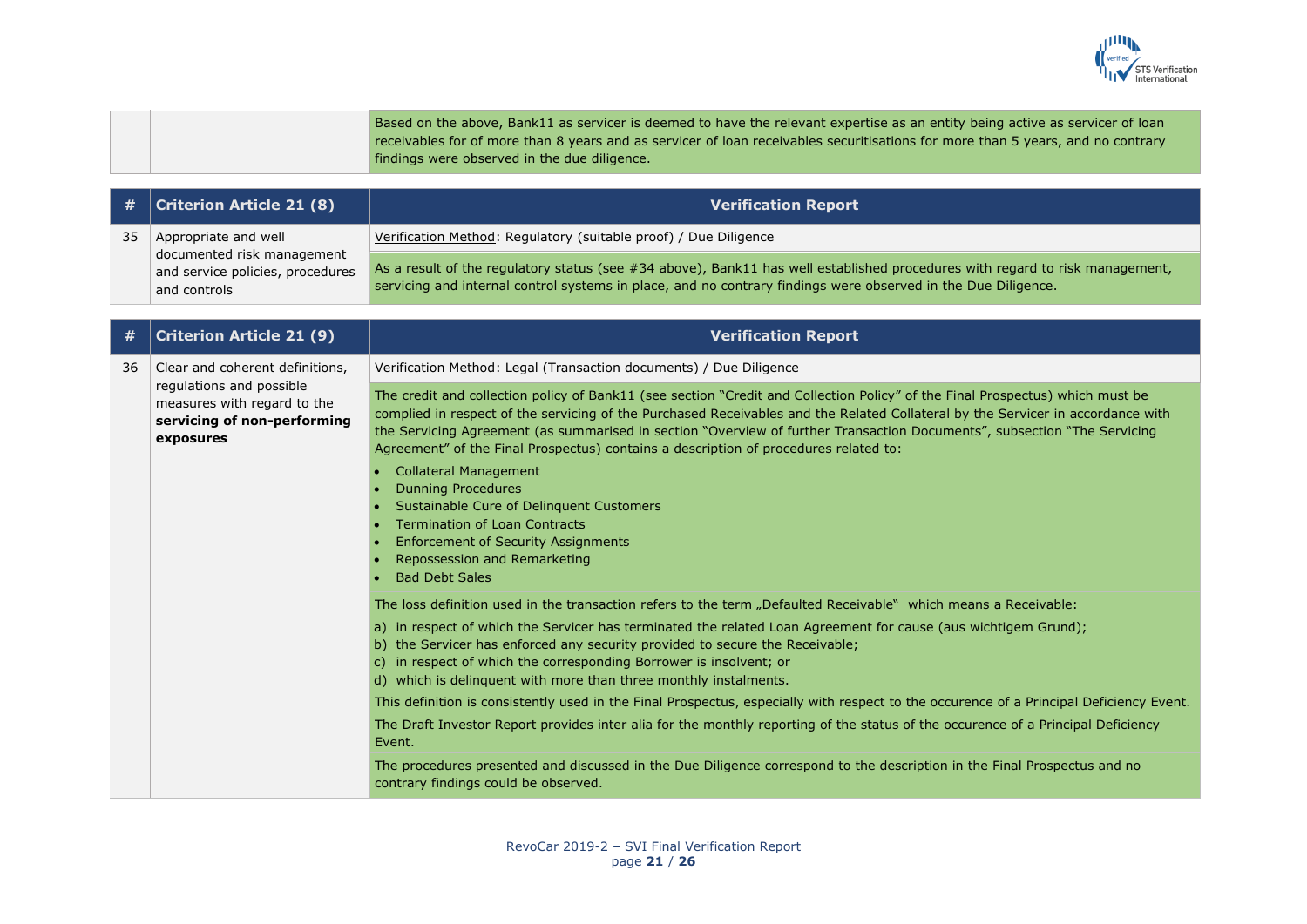

| #  | <b>Criterion Article 21 (10)</b>                                                                | <b>Verification Report</b>                                                                                                                                                                                                                                                                                                                                                                                                                  |
|----|-------------------------------------------------------------------------------------------------|---------------------------------------------------------------------------------------------------------------------------------------------------------------------------------------------------------------------------------------------------------------------------------------------------------------------------------------------------------------------------------------------------------------------------------------------|
| 37 | Clear rules in the event of<br><b>conflicts</b> between the different<br>classes of noteholders | Verification Method: Regulatory / Legal (Transaction documents)                                                                                                                                                                                                                                                                                                                                                                             |
|    |                                                                                                 | The notes will be issued on the basis of the German Act on Debt Securities (Schuldverschreibungsgesetz - SchVG), see for<br>instance section "TERMS AND CONDITIONS OF THE NOTES", subsection "Noteholder Resolutions / Noteholders' Representative" of<br>the Final Prospectus, condition 17.1, enabling noteholders to take resolutions within one class of notes.                                                                         |
|    |                                                                                                 | In addition, clause 4 of the Trust Agreement provides for clear instructions for the Trustee with regard to the treatment of the<br>interests of different classes of the notes and theier ranking in line with the Applicable Priority of Payments, see section "TERMS<br>AND CONDITIONS OF THE NOTES" of the Final Prospectus, subsection "8.1 Pre-Enforcement Priority of Payments" and "8.2 Post-<br>Enforcement Priority of Payments". |

| #  | <b>Criterion Article 22 (1)</b>                                      | <b>Verification Report</b>                                                                                                                                                                                                                                                                                                                                                                                                                   |
|----|----------------------------------------------------------------------|----------------------------------------------------------------------------------------------------------------------------------------------------------------------------------------------------------------------------------------------------------------------------------------------------------------------------------------------------------------------------------------------------------------------------------------------|
| 38 | Provision of <b>historical</b><br>performance data before<br>pricing | Verification Method: Legal (Transaction document) / Due Diligence                                                                                                                                                                                                                                                                                                                                                                            |
|    |                                                                      | The historical performance data provided by the Originator include the following areas:                                                                                                                                                                                                                                                                                                                                                      |
|    |                                                                      | a) Gross Losses (i.e. losses before recoveries) in static format (covering the period from January 2013 until June 2019),<br>separate for the total portfolio, EvoClassic, EvoSmart (this contract type is not part of the Transaction) and EvoSupersmart<br>loans                                                                                                                                                                           |
|    |                                                                      | b) Recoveries in static format (covering the period from January 2013 until June 2019) for the total portfolio                                                                                                                                                                                                                                                                                                                               |
|    |                                                                      | c) Prepayments measured as monthly prepayment rate (covering the period from January 2013 until June 2019)                                                                                                                                                                                                                                                                                                                                   |
|    |                                                                      | d) <b>Delinguencies</b> (covering the period from January 2013 until June 2019)                                                                                                                                                                                                                                                                                                                                                              |
|    |                                                                      | e) <b>Defaults</b> in dynamic format (covering the period from January 2013 until June 2019) for the total portfolio                                                                                                                                                                                                                                                                                                                         |
|    |                                                                      | The data history, which is provided prior to pricing, covers a period of at least 5 years required under Article 22 (1) of the<br>Securitisation Regulation, see section "Historical Performance Data" in the Final Prospectus.                                                                                                                                                                                                              |
|    |                                                                      | Given that the most relevant factors determining the expected performance of the underlying exposures in the securitised<br>portfolio, namely the factors described in #23, are the same to the overall portfolio for which the above mentioned historical<br>performance data have been procured, comparability between the securitised portfolio and the Originator's overall portfolio<br>("substantially similar exposures") is ensured. |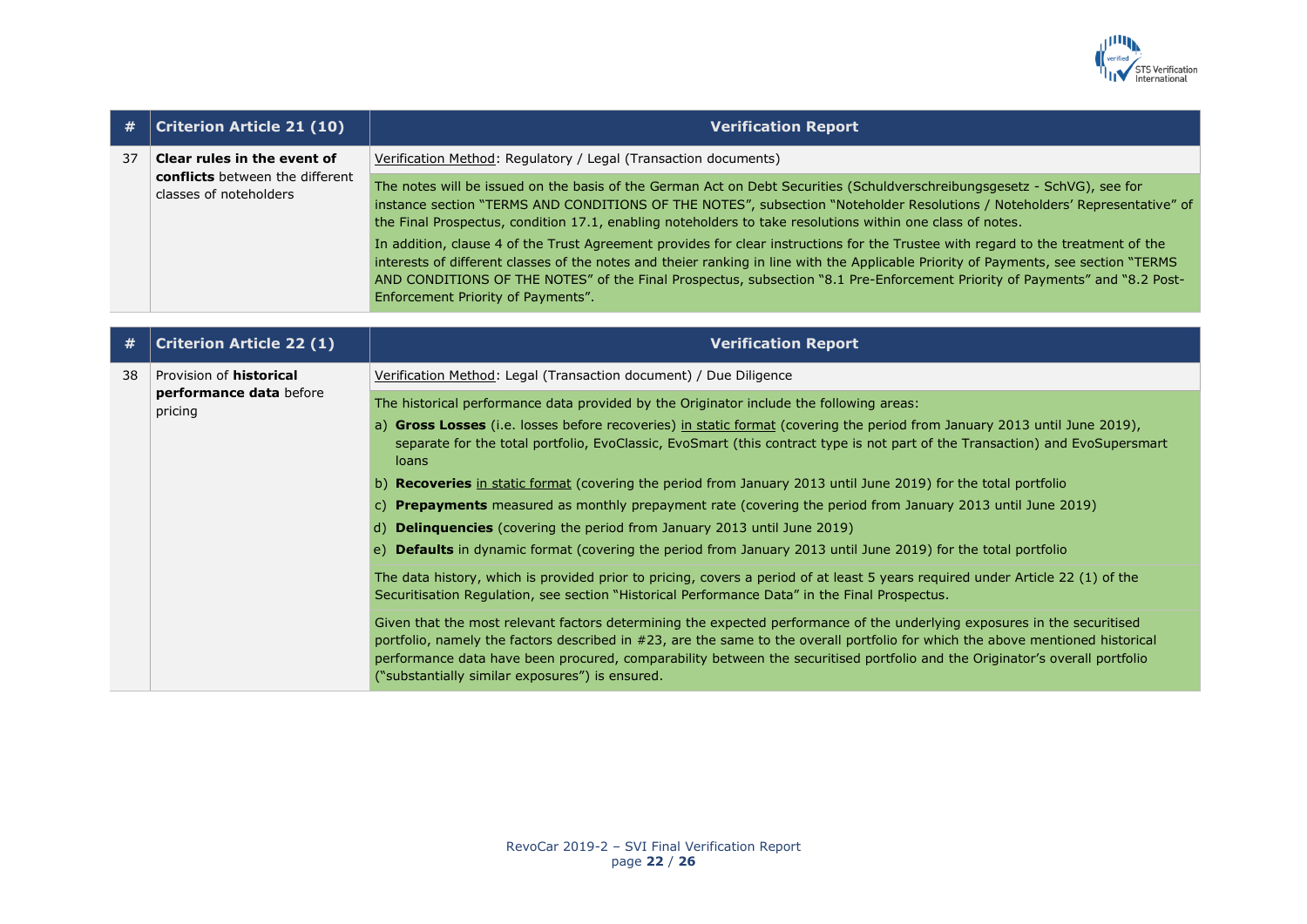

| #  | <b>Criterion Article 22 (2)</b>                                                                                                                                  | <b>Verification Report</b>                                                                                                                                                                                                                                                                                                                                                                                                                                                                                                                                                                                                                                                                       |
|----|------------------------------------------------------------------------------------------------------------------------------------------------------------------|--------------------------------------------------------------------------------------------------------------------------------------------------------------------------------------------------------------------------------------------------------------------------------------------------------------------------------------------------------------------------------------------------------------------------------------------------------------------------------------------------------------------------------------------------------------------------------------------------------------------------------------------------------------------------------------------------|
| 39 | Performance of an <b>asset audit</b><br>on the basis of a sample and<br>defined audit steps (Agreed<br>upon Procedures, AuP) by an<br>external independent party | Verification Method: Legal (AuP Report)                                                                                                                                                                                                                                                                                                                                                                                                                                                                                                                                                                                                                                                          |
|    |                                                                                                                                                                  | The Originator has mandated a qualified and experienced audit firm to perform the asset audit followed by the audit firm. The<br>asset audit and the AuP include both of the following:                                                                                                                                                                                                                                                                                                                                                                                                                                                                                                          |
|    |                                                                                                                                                                  | a) a verification of the compliance of the underlying exposures in the portfolio with the key eligibility criteria (the "Eligibility<br>Criteria Verification"); and                                                                                                                                                                                                                                                                                                                                                                                                                                                                                                                             |
|    |                                                                                                                                                                  | b) verification that the data disclosed to investors in the Final Prospectus in respect of the underlying exposures is accurate (the<br>"Final Prospectus Data Verification").                                                                                                                                                                                                                                                                                                                                                                                                                                                                                                                   |
|    |                                                                                                                                                                  | The sample drawn for the Eligibility Criteria Verification is representative of the securitised portfolio, based on the provisional pool<br>cut dated 31 August 2019. This is ensured by a sufficiently large sample and random selection, applying a 99% confidence level.<br>The final report prepared by the audit firm with regards to the Eligibility Criteria Verification has been made available to SVI on<br>8 October 2019. The final report confirms that the Eligibility Criteria Verification has occurred and that no significant adverse<br>findings have been found.                                                                                                             |
|    |                                                                                                                                                                  | The provisional pool is highly comparable with the final pool in terms of granularity and composition of the pool in terms of all<br>applicable characteristics described in the section "Description of the Portfolio" in the Final Prospectus.                                                                                                                                                                                                                                                                                                                                                                                                                                                 |
|    |                                                                                                                                                                  | The Final Prospectus Data Verification was performed by the audit firm based on the final pool cut as of 30 September 2019. The<br>final report to be prepared by the audit firm on this subject was completed on 11 October 2019 and received by SVI on the same<br>day. This verification is based on a plausibility check in reference to 26 specified stratification tables per Initial Cut-Off Date<br>30 September 2019, which comprised a comparison and recalculation of data shown in the Data Tape (containing loan level data)<br>with the information given in the stratifications. The 26 stratification tables are be part of the Final and the Final Prospectus,<br>respectively. |
|    |                                                                                                                                                                  | As a result of the Final Prospectus Data Verification it can be stated that for each of the stratification tables all numbers shown in<br>the respective stratification table were found to be in agreement with the results of the recalculations. The Final Prospectus Data<br>Verification did not reveal any discrepancies.                                                                                                                                                                                                                                                                                                                                                                  |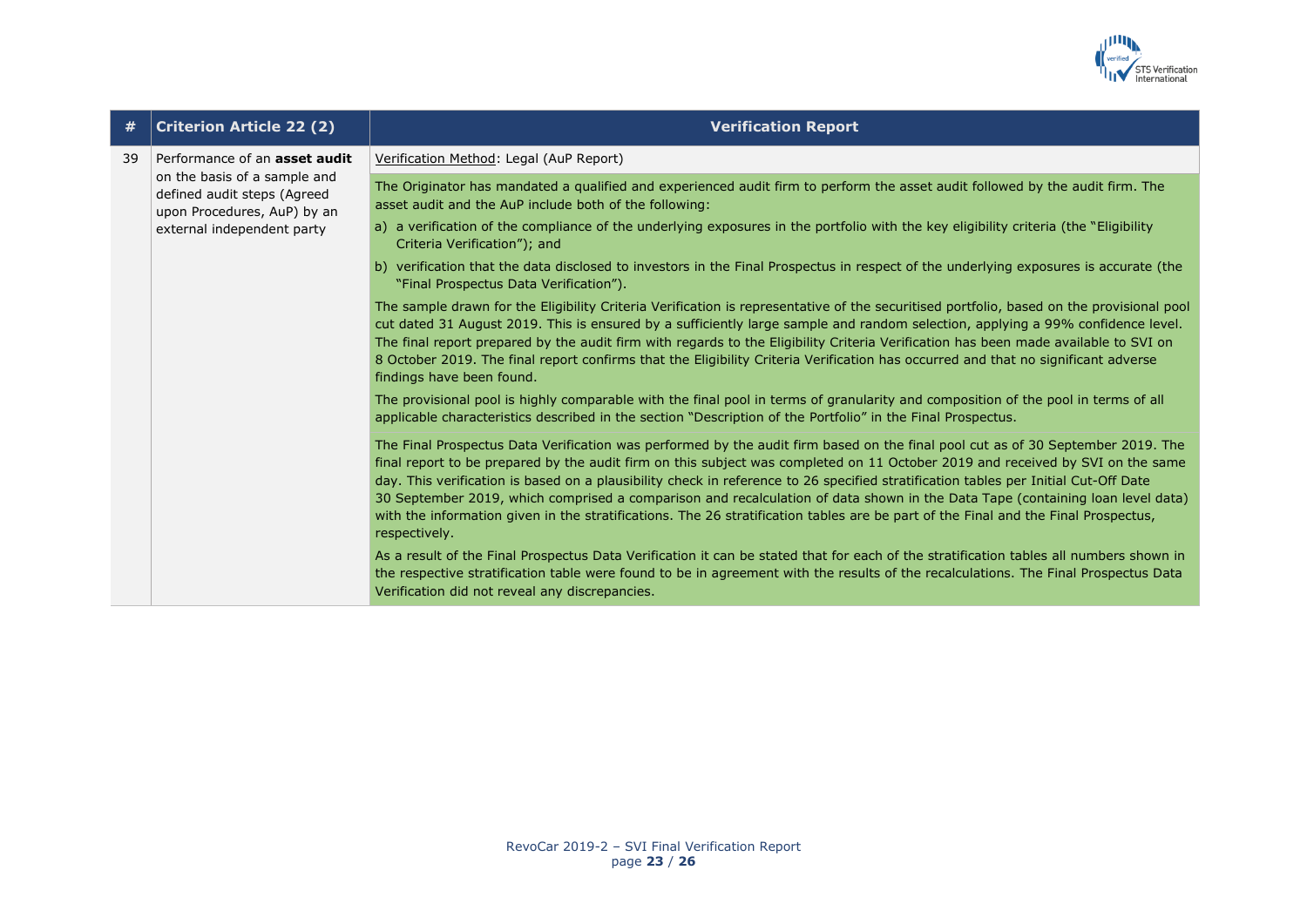

| #  | <b>Criterion Article 22 (3)</b>                                                                                                                                                                                                                                                      | <b>Verification Report</b>                                                                                                                                                                                                                                                                                                                                                                                                                                                                                                                                                                                                                                                                                                     |
|----|--------------------------------------------------------------------------------------------------------------------------------------------------------------------------------------------------------------------------------------------------------------------------------------|--------------------------------------------------------------------------------------------------------------------------------------------------------------------------------------------------------------------------------------------------------------------------------------------------------------------------------------------------------------------------------------------------------------------------------------------------------------------------------------------------------------------------------------------------------------------------------------------------------------------------------------------------------------------------------------------------------------------------------|
| 40 | Provision of a precise liability<br>cash flow model to the<br>investors prior to pricing by the<br>Originator;<br>"precise" refers to the possibility<br>for the investor to calculate the<br>amortisation rate and, based on<br>this, the pricing of the<br>securitisation position | Verification Method: Legal (Transaction documents) / Due Diligence (Cash flow model)                                                                                                                                                                                                                                                                                                                                                                                                                                                                                                                                                                                                                                           |
|    |                                                                                                                                                                                                                                                                                      | The CF-Model has been prepared by Moody's Analytics on behalf of the Originator, and it is provided as web-based tools and can<br>be accessed via www.sfportal.com. SVI has been granted access to the websites and the cash flow model for the RevoCar 2019-2<br>transaction prior to announcement in order to perform the steps necessary to verify the compliance under Article 22 (3) of the<br>Securitisation Regulation. It should be noted that the statements below do reflect the result of SVI's review of the functionality of<br>the cash flow model and can be considered as a check of plausibility, however no assurance can be given that the CF-Model does<br>calculate correctly in each and every scenario. |
|    |                                                                                                                                                                                                                                                                                      | The CF-Model accurately reflects the contractual relationships and cash flows from and to the securitised portfolio, cash accounts,<br>Classes A to E Notes, the Originator/Servicer as well as other parties involved (summarised as senior expenses).                                                                                                                                                                                                                                                                                                                                                                                                                                                                        |
|    |                                                                                                                                                                                                                                                                                      | A wide range of different scenarios can be modelled, including but not limited to prepayments, delinguencies, defaults (gross<br>losses), recoveries, coupon on the notes and senior expenses. Both size as well as timing of payments or defaults can be varied.<br>Also digital scenarios such as the exercise of call options (yes/no) can be considered. As a result, both base case scenarios for<br>pricing as well as stress scenarios for credit analysis purposes can be modelled.                                                                                                                                                                                                                                    |
|    |                                                                                                                                                                                                                                                                                      | The CF-Model is available since 10 October 2019 which means before pricing which will occur on 15 October 2019. The Originator<br>undertakes to provide potential investors with the CF-Model upon request.                                                                                                                                                                                                                                                                                                                                                                                                                                                                                                                    |

| #  | $ $ Criterion Article 22 (4) $ $                                                                                                                                                                  | <b>Verification Report</b>                                                                                                                                                                                                                                                            |
|----|---------------------------------------------------------------------------------------------------------------------------------------------------------------------------------------------------|---------------------------------------------------------------------------------------------------------------------------------------------------------------------------------------------------------------------------------------------------------------------------------------|
| 41 | For residential mortgage loan,                                                                                                                                                                    | Verification Method: Legal (Transaction documents, Due Diligence)                                                                                                                                                                                                                     |
|    | auto loan or leasing portfolios:<br>publication of information on the<br>environmental performance of<br>the assets financed by such<br>underlying exposures (energy<br>performance certificates) | The Originator has confirmed that information on the environmental performance of the assets financed by such underlying<br>exposures (in this case: auto loans) is not captured in its internal database or IT systems and hence not available for reporting<br>in this Transaction. |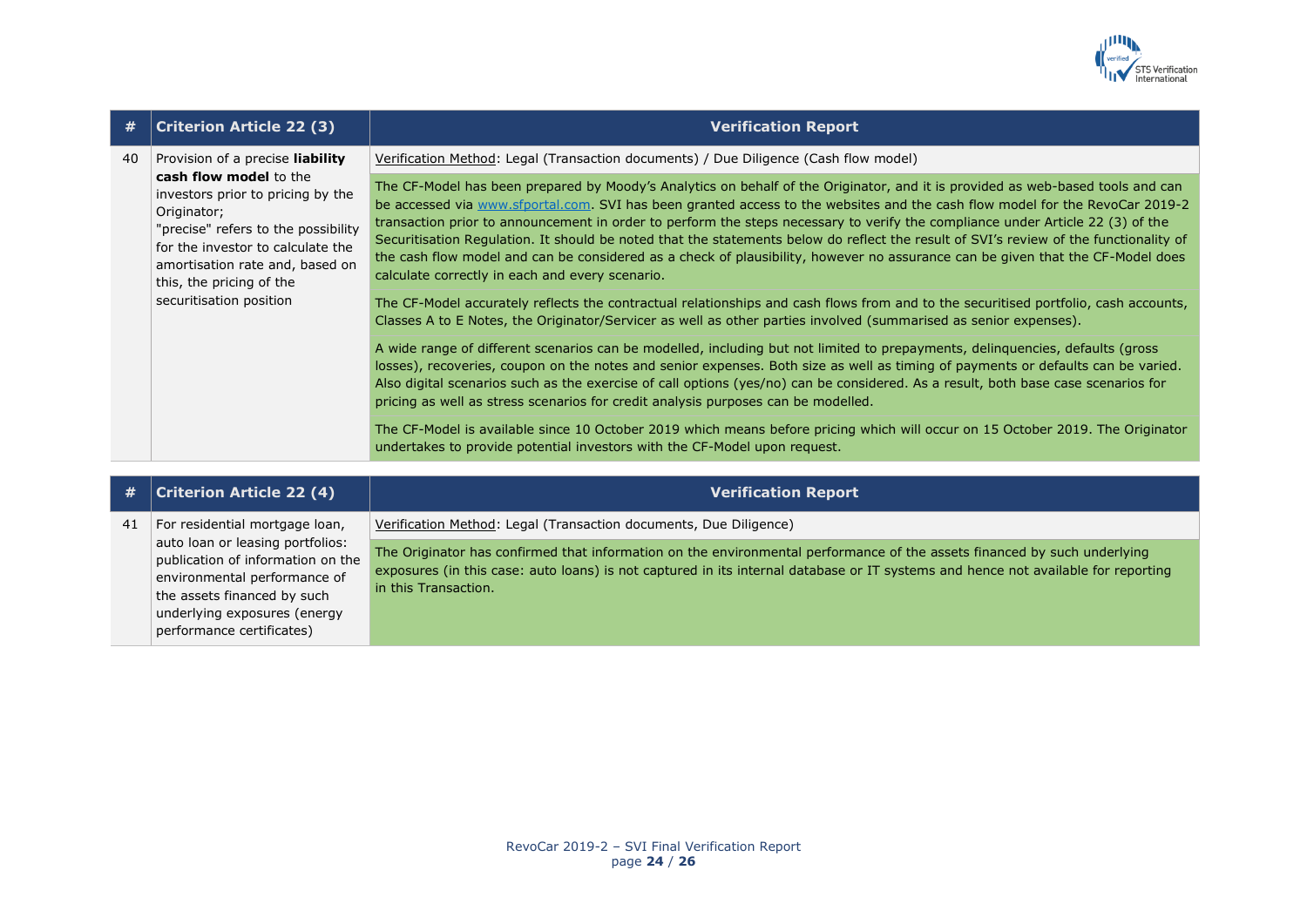

| #  | <b>Criterion Article 22 (5)</b>                                                                                                                                              | <b>Verification Report</b>                                                                                                                                                                                                                                                                                                                                                                                                               |
|----|------------------------------------------------------------------------------------------------------------------------------------------------------------------------------|------------------------------------------------------------------------------------------------------------------------------------------------------------------------------------------------------------------------------------------------------------------------------------------------------------------------------------------------------------------------------------------------------------------------------------------|
| 42 | Compliance with the provisions<br>of Art. 7 of the Securitisation<br>Regulation (regarding<br><b>Transparency</b> ) is the<br>responsibility of the Originator or<br>Sponsor | Verification Method: Legal (Transaction documents) / Due Diligence                                                                                                                                                                                                                                                                                                                                                                       |
|    |                                                                                                                                                                              | The Originator confirms that it will fulfil the provisions of Art. 7 of the Securitisation Regulation as follows:<br>- Art. 7 (1) (a): Loan level data will be made available for the first time on the payment date one month after closing<br>24 October 2019 and then on a monthly basis.<br>- Art. 7 (1) (b): The relevant transaction documentation has been made available prior to pricing.<br>- Art. $7(1)(c)$ : Not applicable. |
|    |                                                                                                                                                                              | - Art. 7 (1) (d): In accordance with the RTS for notification, the notification will be provided to investors in draft form prior to<br>pricing and in final form prior to closing.                                                                                                                                                                                                                                                      |
|    |                                                                                                                                                                              | - Art. 7 (1) (e): The Investor Report will be made available for the first time on the payment date one month after closing<br>24 October 2019 and then on a monthly basis.                                                                                                                                                                                                                                                              |
|    |                                                                                                                                                                              | - Art. 7 (1) (f): Ad hoc announcements will be published as soon as they need to be published under the MAR.                                                                                                                                                                                                                                                                                                                             |
|    |                                                                                                                                                                              | - Art. 7 (1) (g): If a "Significant Event" occurs, investors will be informed immediately.                                                                                                                                                                                                                                                                                                                                               |
|    |                                                                                                                                                                              | Until the RTS on Art. 7 has entered into force, the information according to Art. 7 (1) (a) and Art. 7 (1) (e) according to Art. 43<br>(7) will be provided on the basis of the CRA3 templates.                                                                                                                                                                                                                                          |